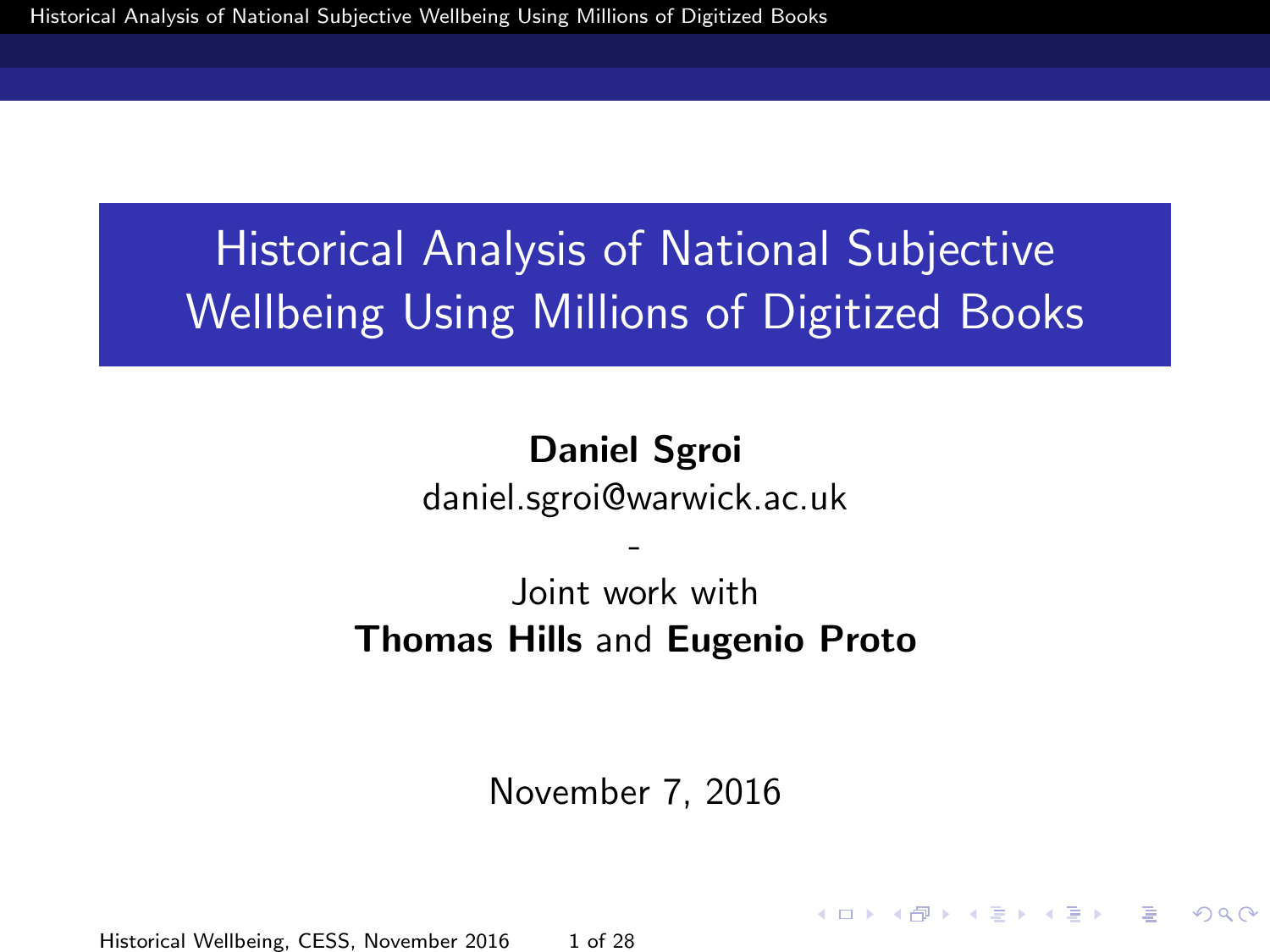<span id="page-1-0"></span>[Historical Analysis of National Subjective Wellbeing Using Millions of Digitized Books](#page-0-0)

[Preview: The HPS Index for the UK](#page-1-0)

#### A Preview of the HPS Index for the UK



 $290$ 

Historical Wellbeing, CESS, November 2016 2 of 28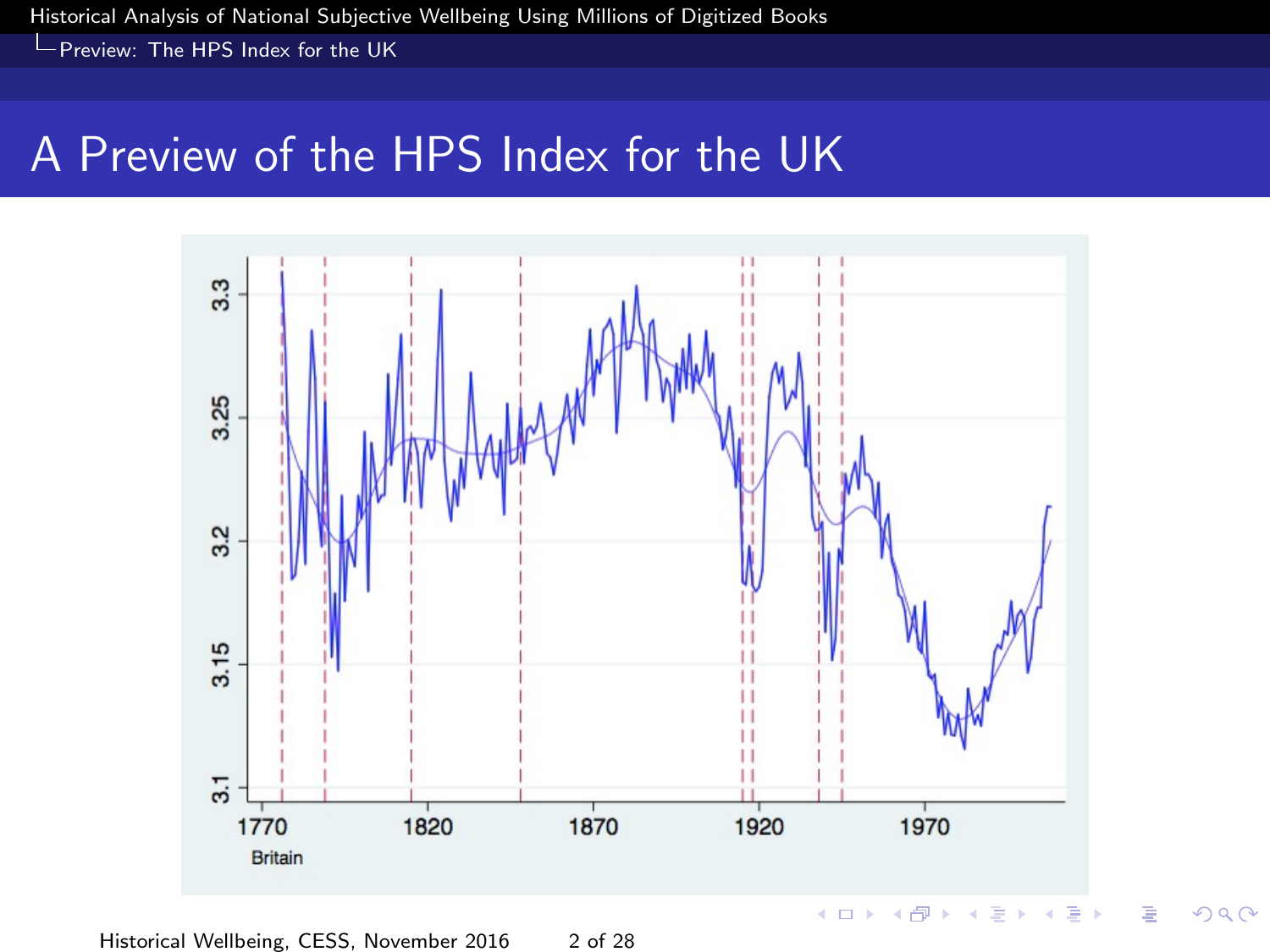# <span id="page-2-0"></span>The Need for an Index of Subjective Wellbeing

- **Subjective wellbeing (or "happiness") has played a minor role** in the development and application of economic policy in the past.
- Recent call for a dashboard of indicators (Stiglitz Commission, OECD Better Life Index, UN World Happiness Report).
- **Many nations now collect subjective wellbeing data to use** alongside GDP in national measurement exercises.
- But it's difficult to know how to interpret these, because we have very limited time-series.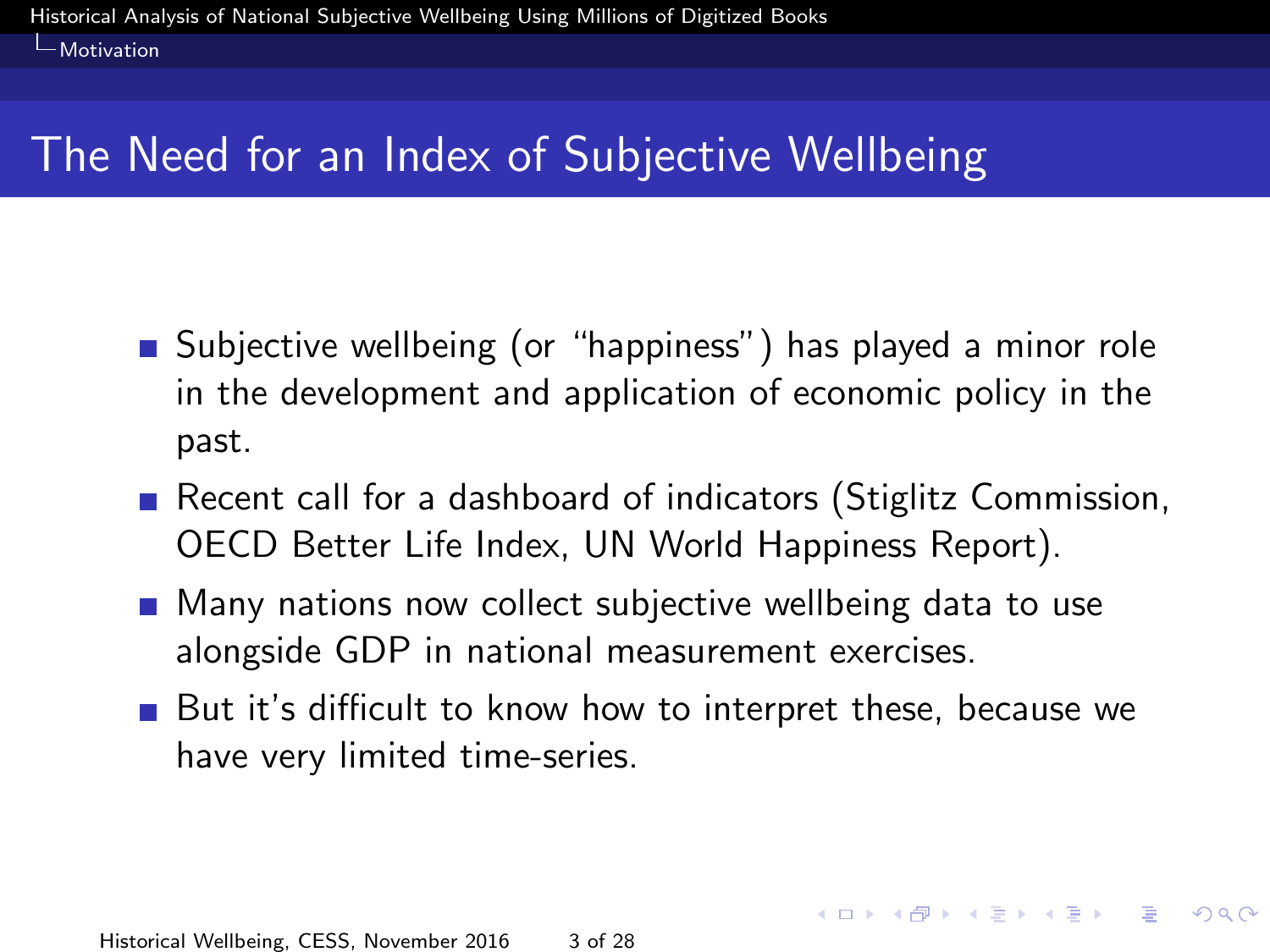# <span id="page-3-0"></span>Why We Need Long-Run Data

- **Understanding what has driven happiness in the past.**
- Wars, epidemics, depressions, natural disasters occur infrequently.
- Now is fine, we can just ask people and we have this data available from the 1970s.
- But the past, surely impossible? How can we "go back in time" to ask our great grandparents how happy they are?

KID KAP KE KE KE PARA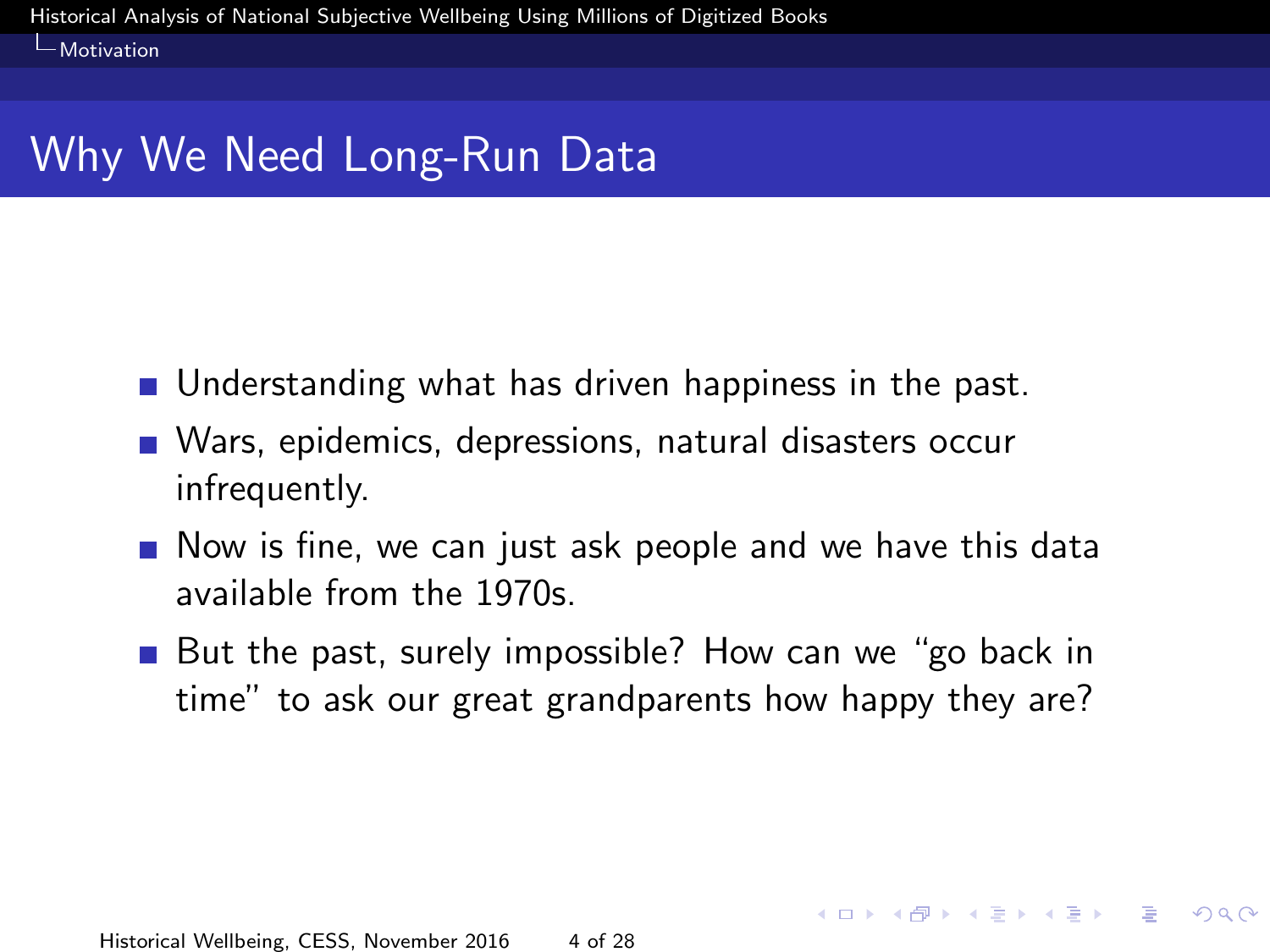# <span id="page-4-0"></span>A Parallel with GDP

- Development of GDP in the 1930s immediately following the Great Depression; Simon Kuznets (early developer) had different ideas about GDP (e.g., shouldn't include military spending or dis-services).
- $\blacksquare$  Problems with GDP as a way to capture wellbeing:
	- **BP** Deep Horizons oil spill increased US GDP; spending savings increases GDP temporarily.
	- **E** Leisure is not included: wealthier people may choose to "buy" leisure but then income "falls".
	- Other issues: exchange rates, goods/output change over time (centuries), informal economies, complexity, sustainability.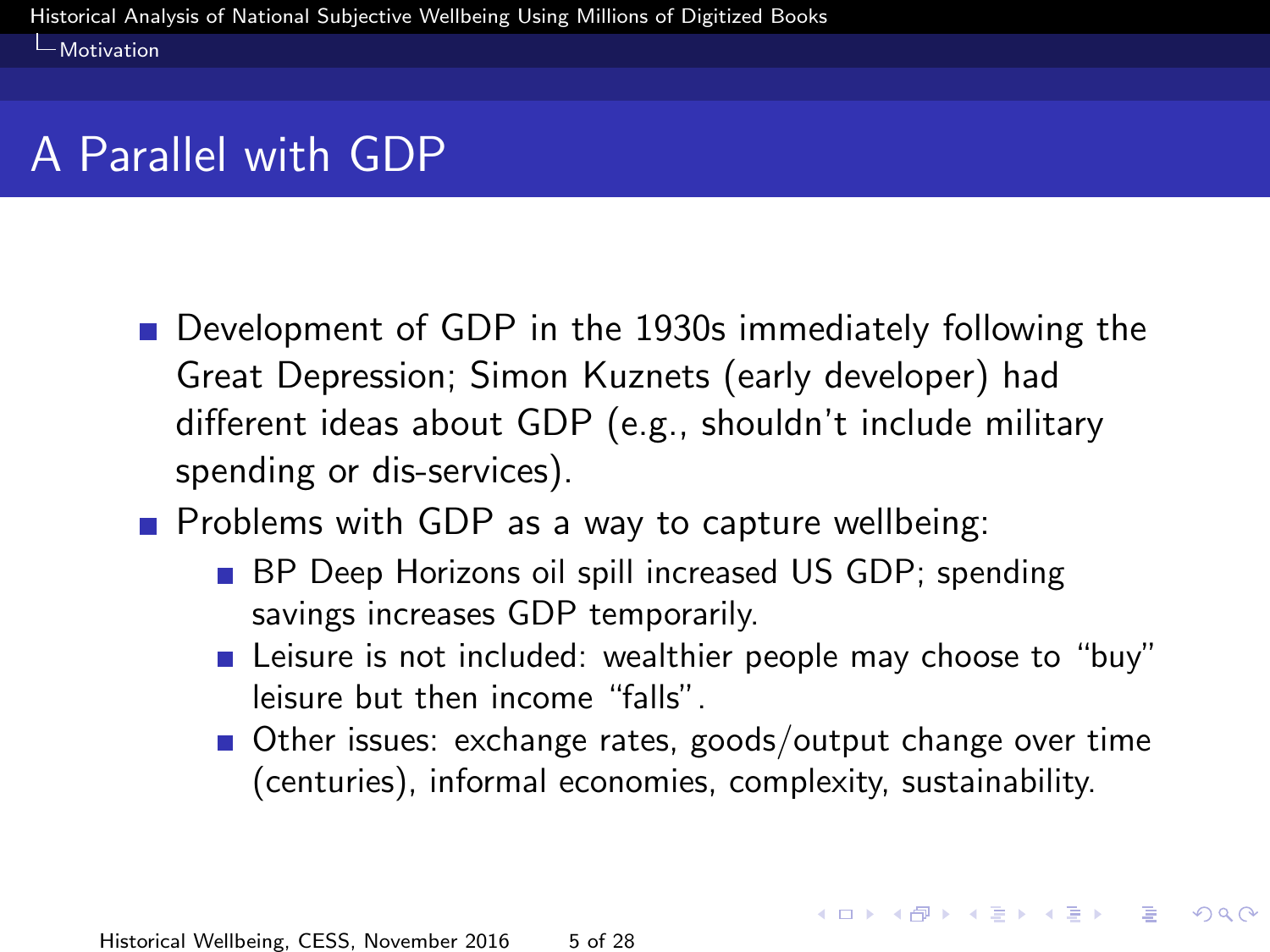# <span id="page-5-0"></span>A Parallel with GDP

- But these issues do not forestall the need to roll back GDP figures to better understand the evolution of national income and its drivers.
- Consider the original motivation for national income accounting.
- **Maddison Historical GDP Project rolls back GDP to the early** 19th century, Broadberry et al going back much further for Britain and the Netherlands.

KID KAP KE KE KE PARA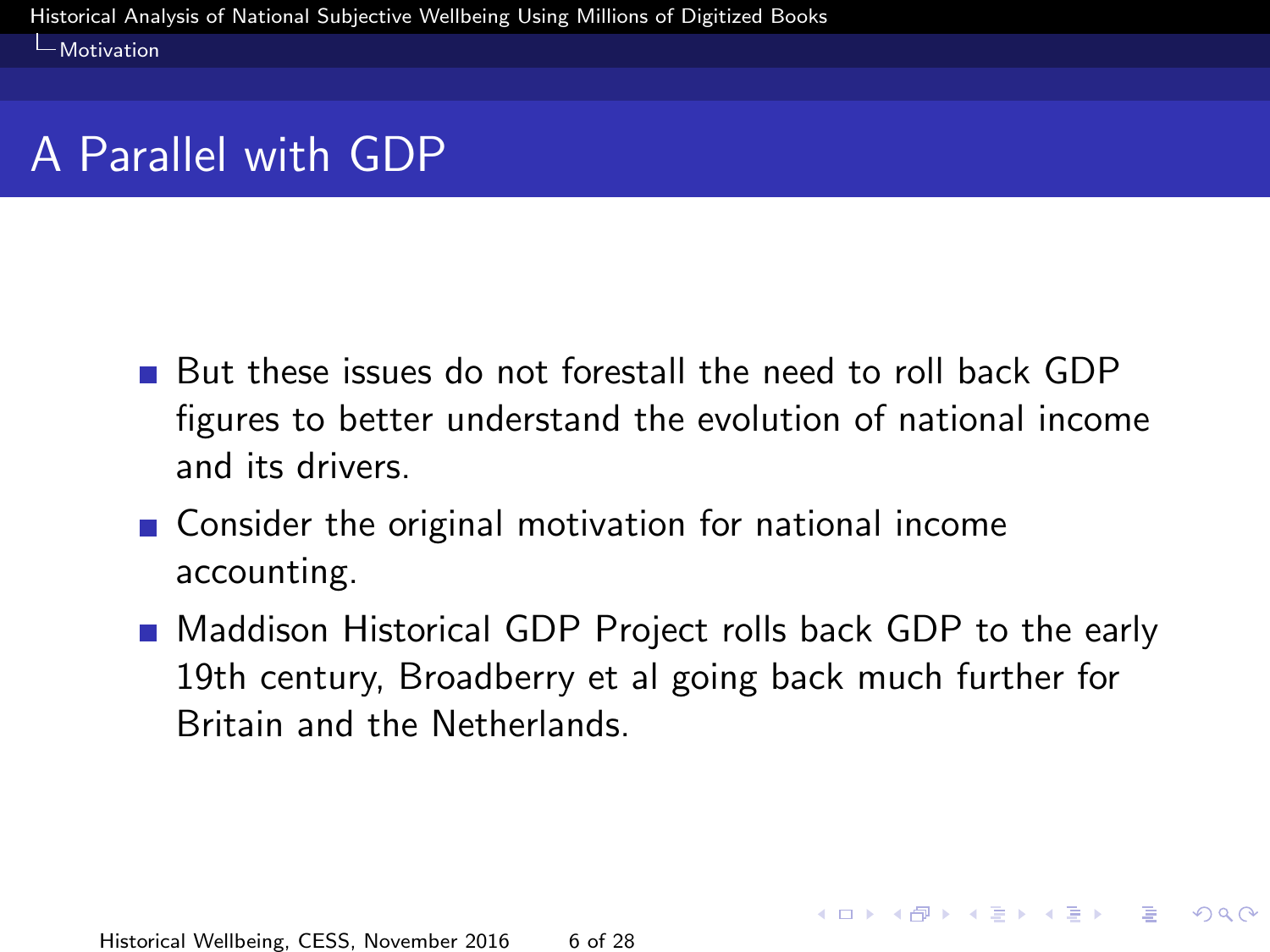# <span id="page-6-0"></span>Our Approach

- Our primary objective is to produce a workable proxy for subjective wellbeing going back to 1776, which would enable direct comparisons with GDP over that period.
- Our methods rely on the digitization of books, available in the Google Books corpus.
- We elected to start in 1776, for several reasons:
	- 1776 is the date of the American Declaration of Independence, one of the most famous of all historical documents to specifically reference happiness.

■ American Revolutionary War (1775-83) and the French Revolution (1789) as key events denoting the start of the modern era.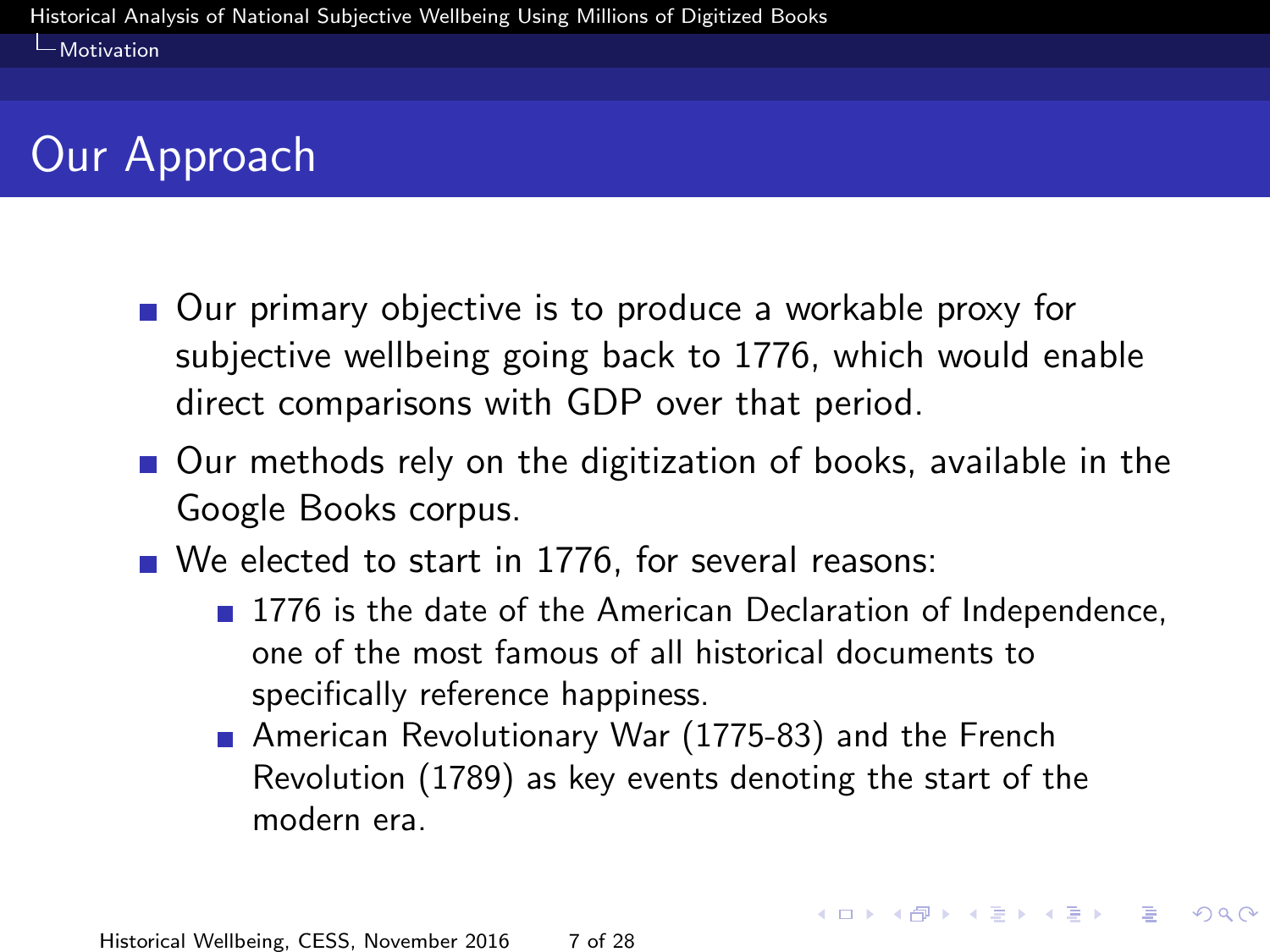### <span id="page-7-0"></span>Prediction from Written Texts

- Inferring mood from text is commonplace endeavour now: psychiatrists, market researchers, security services...
- **Inferring public mood (i.e., sentiment) from large collections** of written text represents a growing scientific endeavour:
	- $\blacksquare$  recovering large-scale opinions about political candidates
	- predicting stock market trends,
	- understanding diurnal and seasonal mood variation
	- detecting the social spread of collective emotions,
	- and understanding the impact of events with the potential for large-scale societal impact such as celebrity deaths, earthquakes, and economic bailouts .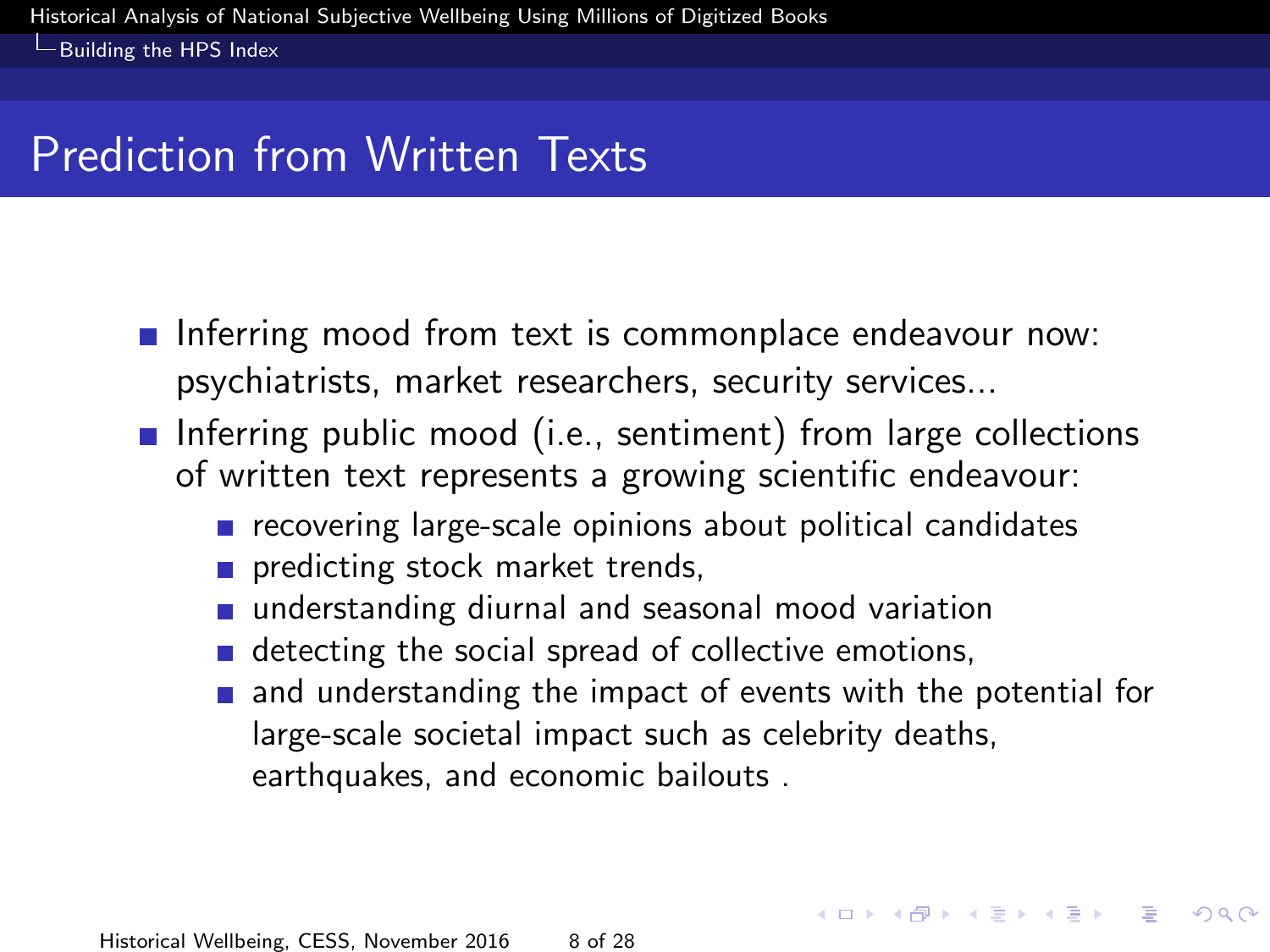## <span id="page-8-0"></span>Valence

- $\blacksquare$  The approach we take here is a common approach among the studies described above and relies on affective word norms to derive sentiment from text.
- In a study of 17 million blog posts, (Nguyen et al, 2010) found that a simple calculation based on the weighted affective ratings of words was highly effective (70% accuracy) at predicting the mood of blogs compared against the ground-truth provided by the bloggers.
- **Another weighted average technique based on word valence,** coined the Hedonometer, was created by Dodds and Danforth (2010) and has been used successfully to recover sentiment from songs, blogs, presidential speeches, and temporal patterns of happiness using Tweets.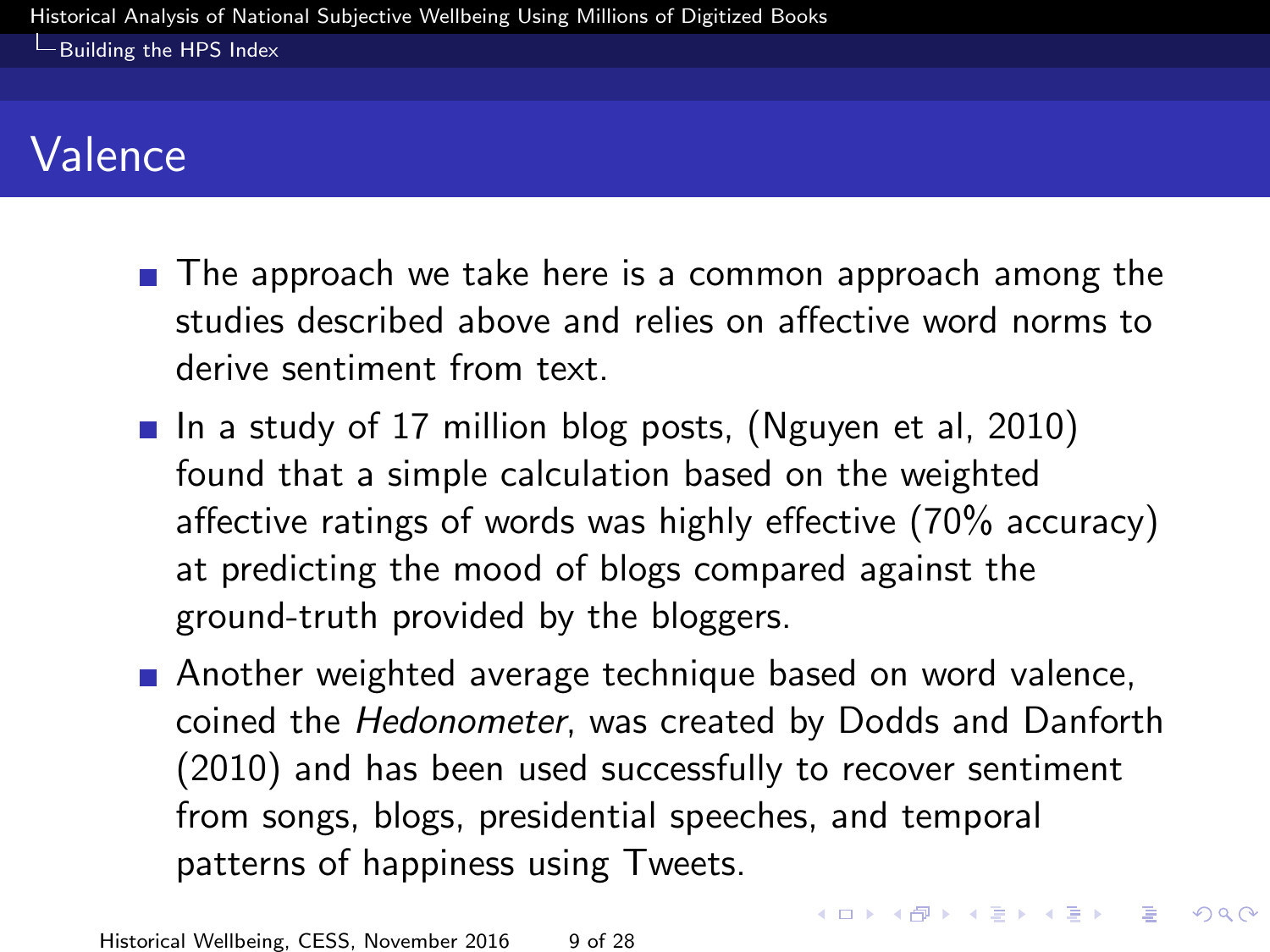## <span id="page-9-0"></span>Language Corpus Data

- **The language source we used is the Google Books Ngram** Corpus <https://books.google.com/ngrams>
- $\blacksquare$  Overall, this data represents about 6% of all books ever published.
- The corpus is based on a digitized database of physically published books, which was developed as part of the Google Books programme.
- We analysed data for 6 languages, English (British), English (American), German, Italian, Spanish, French.
- There are no "word norms" available for Chinese, Hebrew or Russian.

**KORK SERVER SHOP**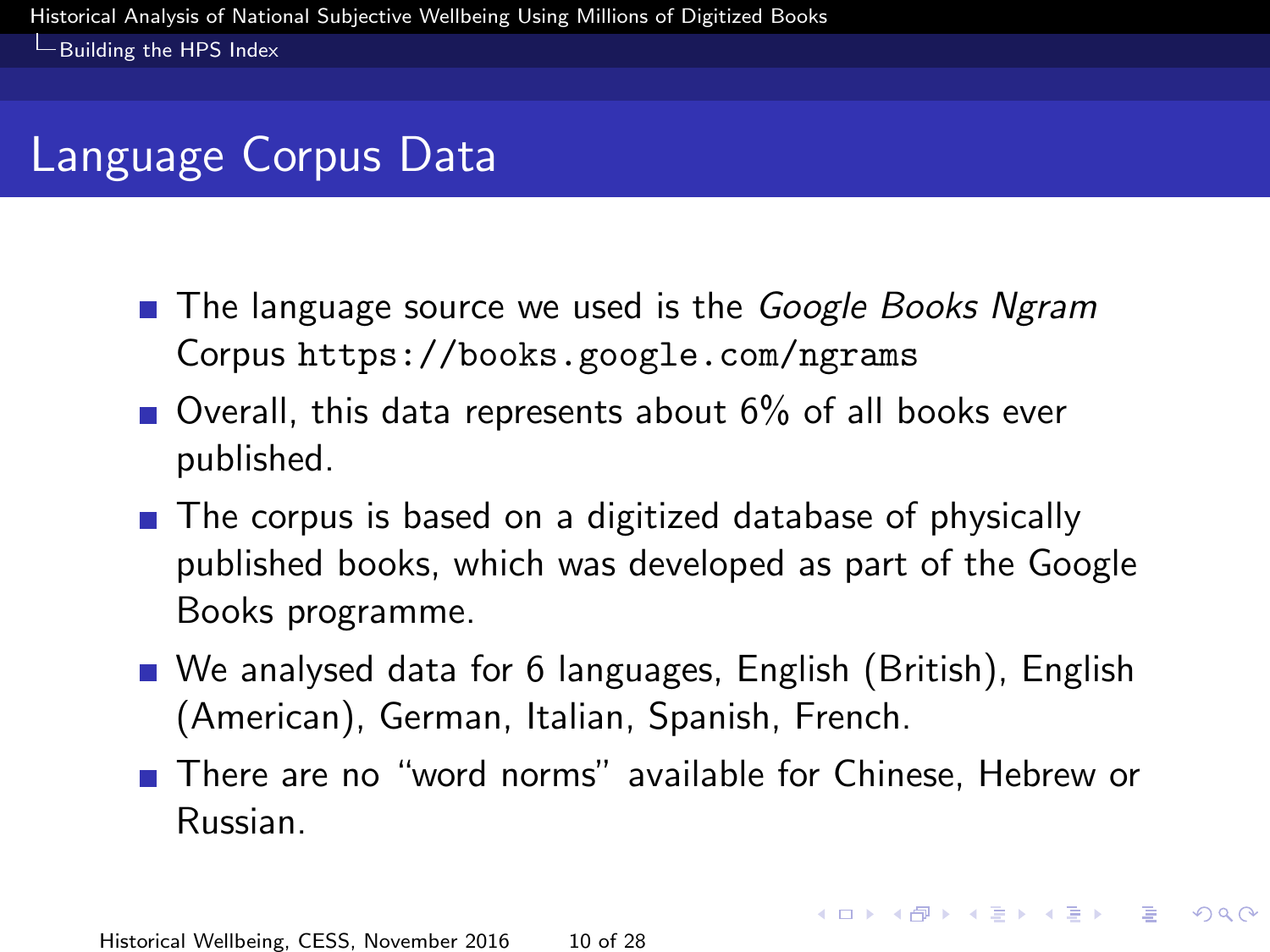<span id="page-10-0"></span> $L$ [Building the HPS Index](#page-10-0)

## Word Norms

- $\blacksquare$  In order to assess the valence of individual words, we used the largest available sets of existing word valence rating norms for each language.
- Word valence rating norms generally ask participants to rate each word from a list on how positive or negative they perceive a word to be.
- To allow for comparison across languages, all of our valence norms use a subset of words. This is a list of a thousand words that served as the basis for developing valence ratings for multiple languages through several independent studies.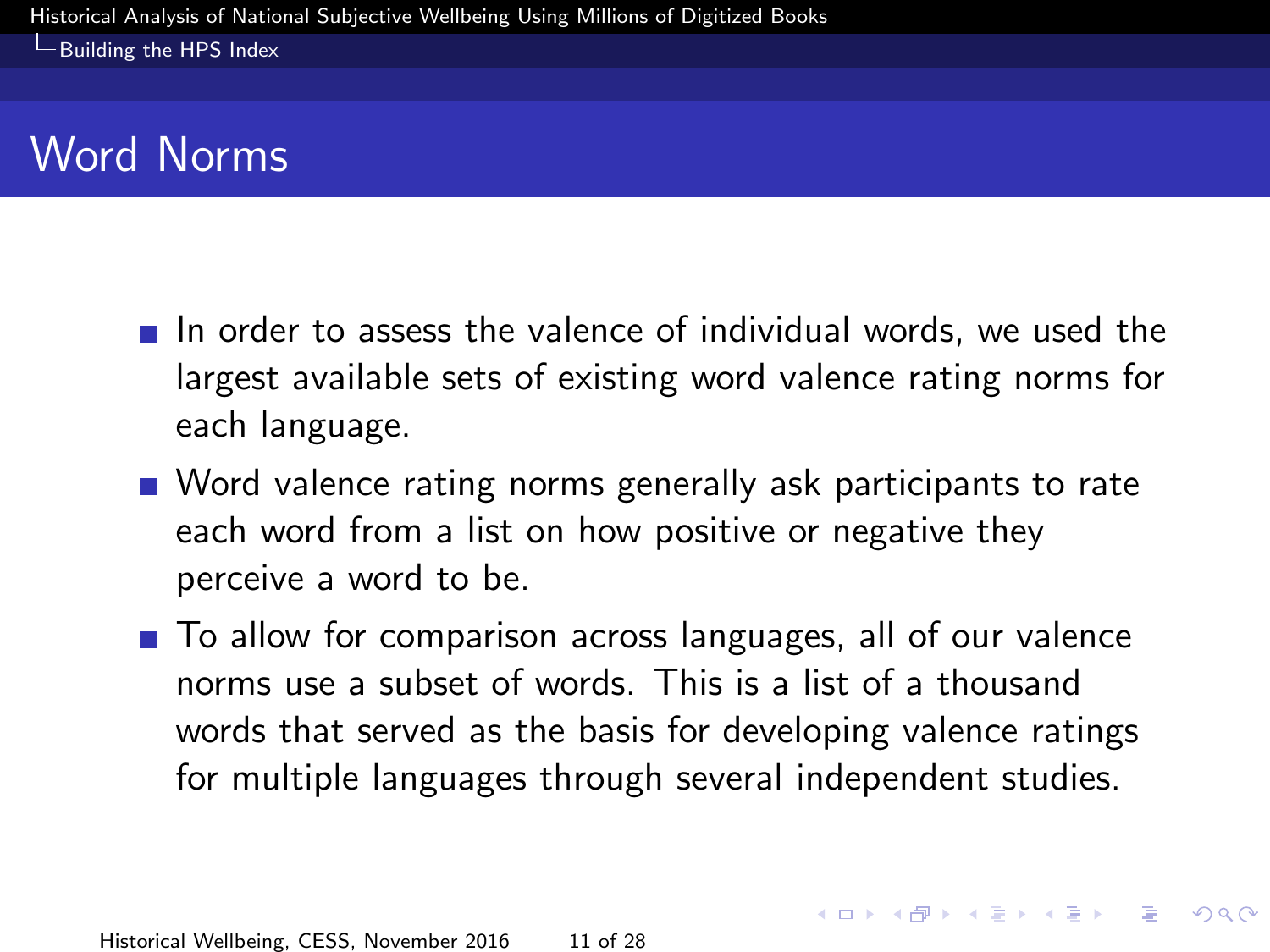## <span id="page-11-0"></span>Affective Norms for Different Languages

- **For English, ANEW contains about 10,000 words, all rated on** a 1 to 9 valence scale.
- For German, we used the Affective norms for German sentiment terms. This is a list of 1003 words, a German translations of the ANEW list. The valence ratings were collected on a -3 to  $+3$  scale. The mean values were adjusted to reflect a 1 to 9 scale.
- **the French and Spanish norms were also adaptations of the** ANEW. These contained 1031 and 1034 words respectively. Both used a 1 to 9 points scale.
- For Italian, we used an adaptation of the ANEW norms containing 1121 Italian words, based on the ANEW material on a 1 to 9 scale.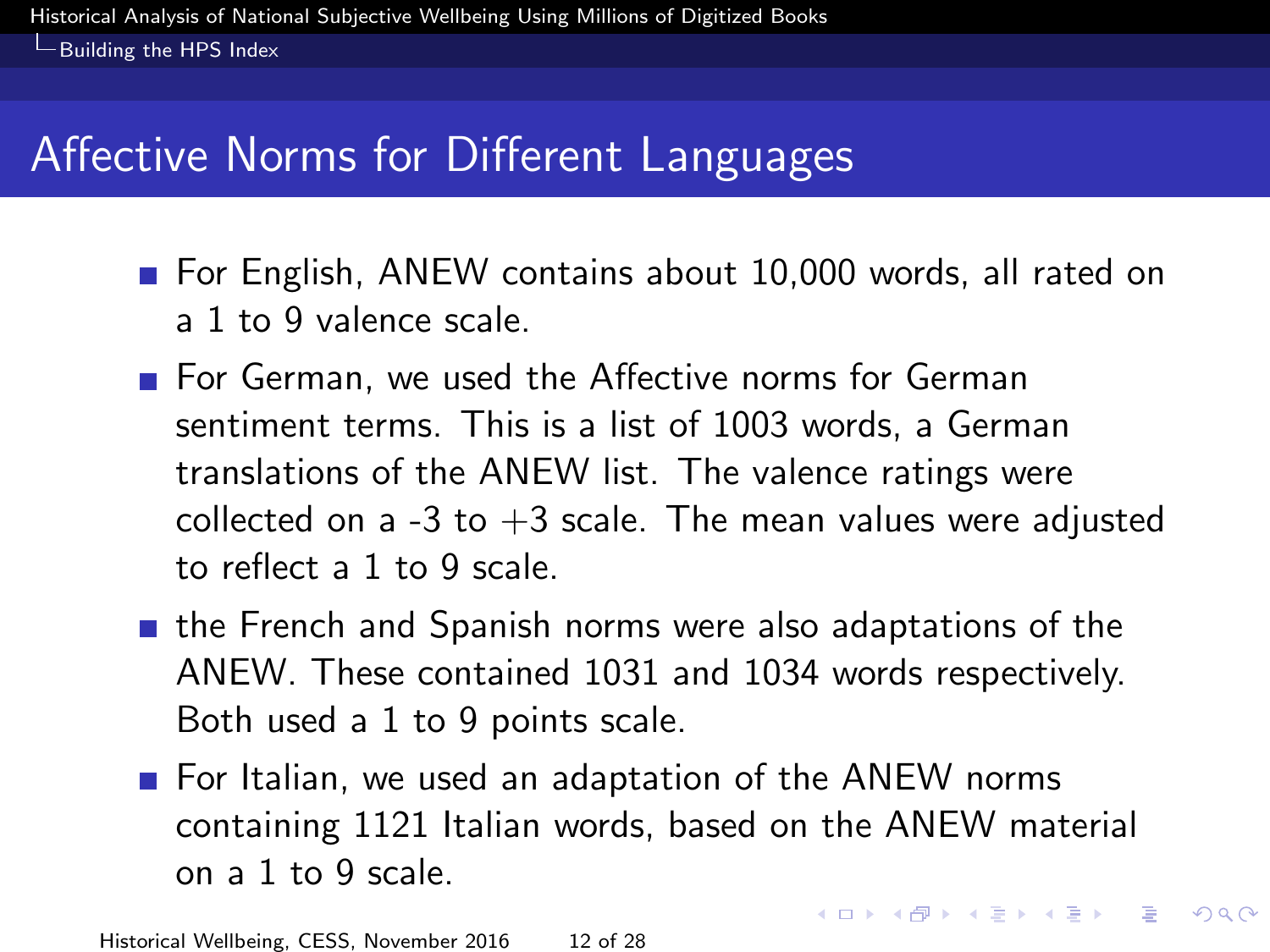### <span id="page-12-0"></span>Example Words

- High end: Happiness 8.53, Enjoyment 8.37, Vacation 8.53, Joy 8.21, Relaxing 8.19, Peaceful 8, Lovemaking 7.95, Celebrate 7.84.
- **Low end: Murder 1.48, Abuse 1.53, Die 1.67, Disease 1.68,** Starvation 1.72, Stress 1.79, Unhappy 1.84, Hateful 1.9.
- Middle: Neutral 5.5, Converse 5.37, Eight 5.37, Century 5.36, Machinery 4.65, Platoon 4.65.

KORK (FRAGER ALE) DE POLO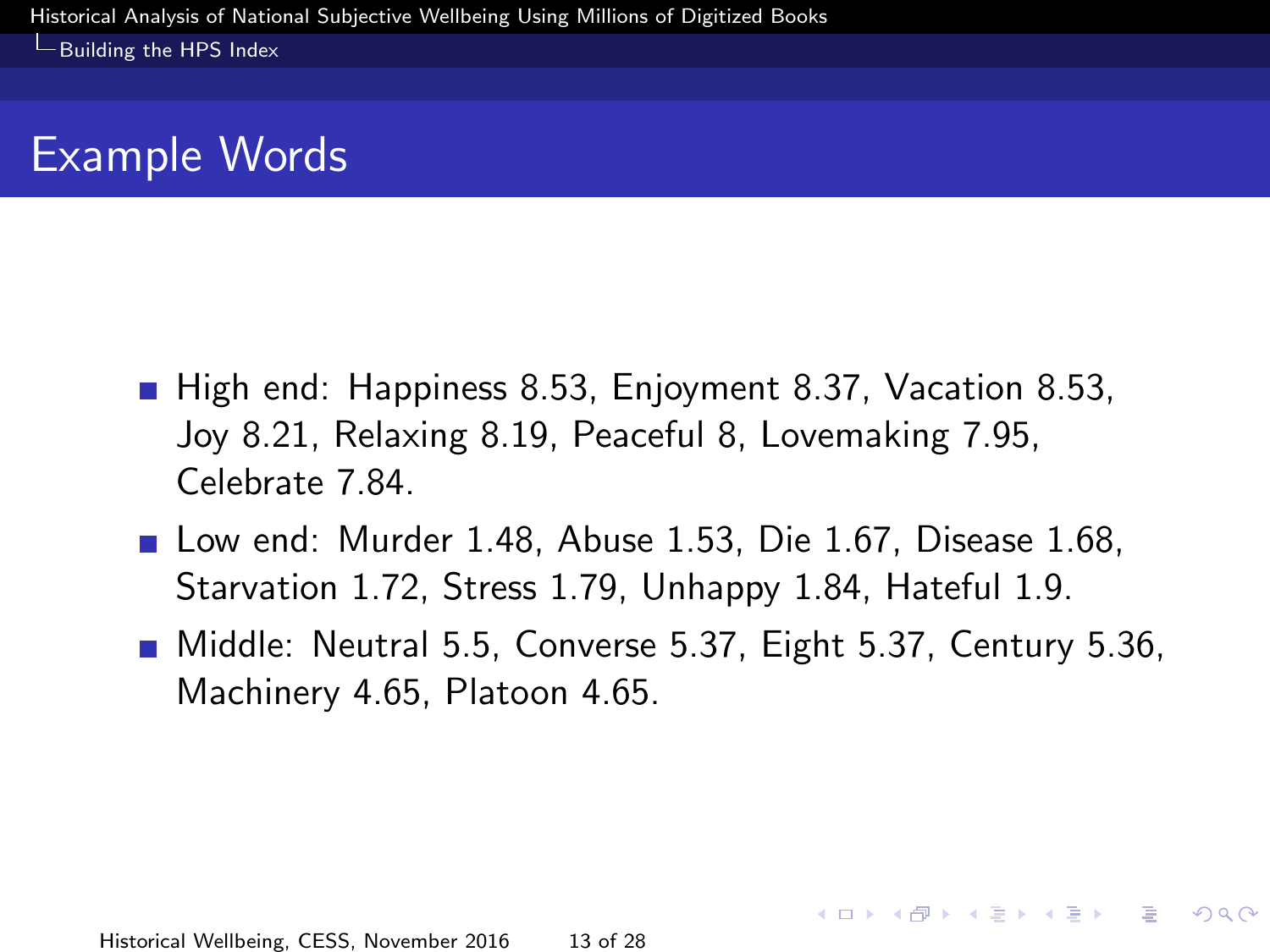# <span id="page-13-0"></span>Language Average Valence Computation

For each language we compute the weighted valence score, Valence<sub>t</sub>, for each year, t, using the valence,  $v$  for each word,  $i$ , as follows,

$$
Val_{i,t} = \sum_{j=1}^n v_{j,i} p_{j,i,t};
$$

Note that  $v_{j,i}$  is the valence for word  $j$  as found in the appropriate valence norms for language i, and  $p_{j,i,t}$  is the proportion of word  $j$  in year  $t$  for the language  $i$ .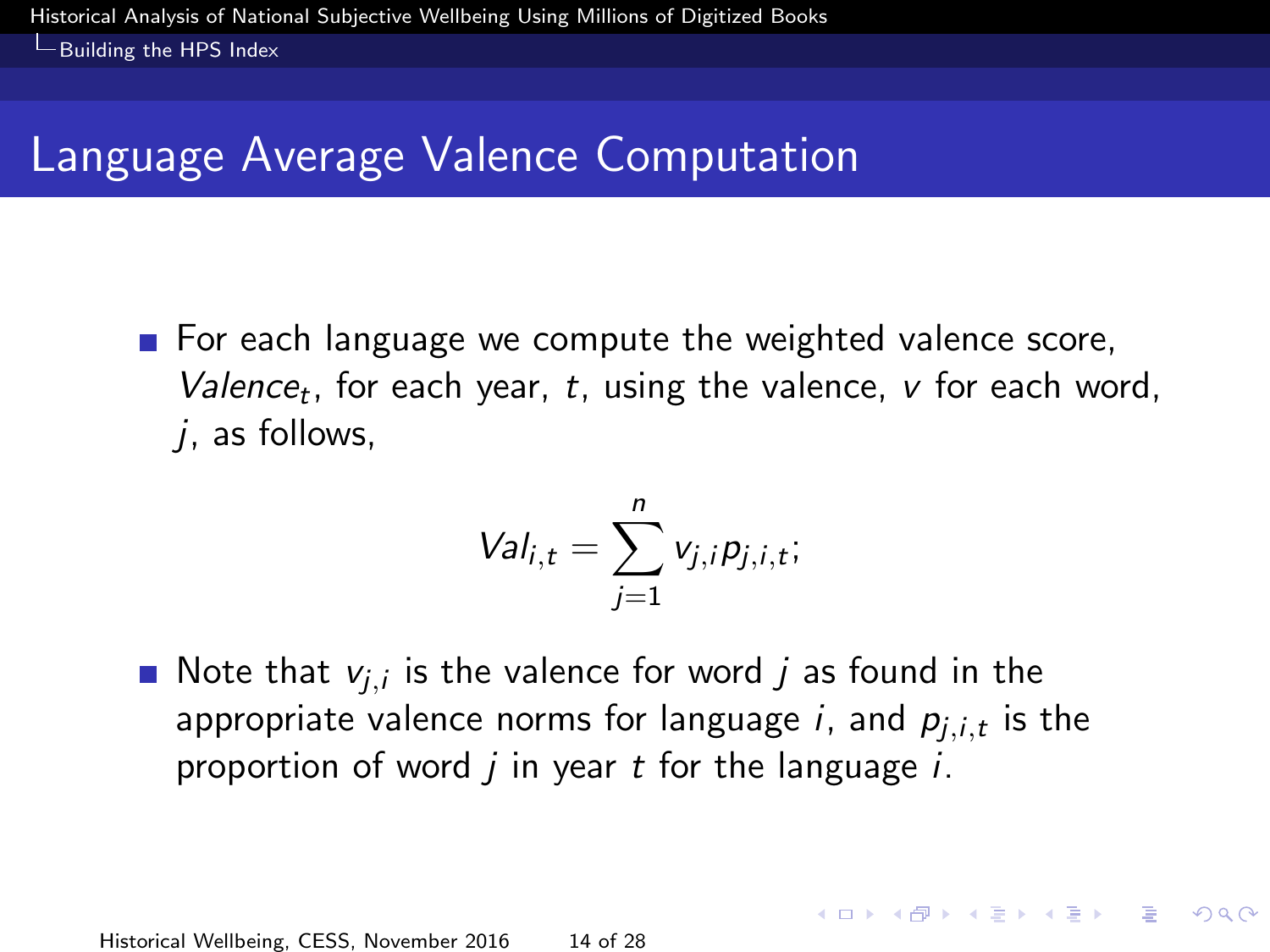#### <span id="page-14-0"></span>Words and Words Covered



 $\leftarrow$   $\Box$   $\rightarrow$ 

 $2Q$ 

∍

Historical Wellbeing, CESS, November 2016 15 of 28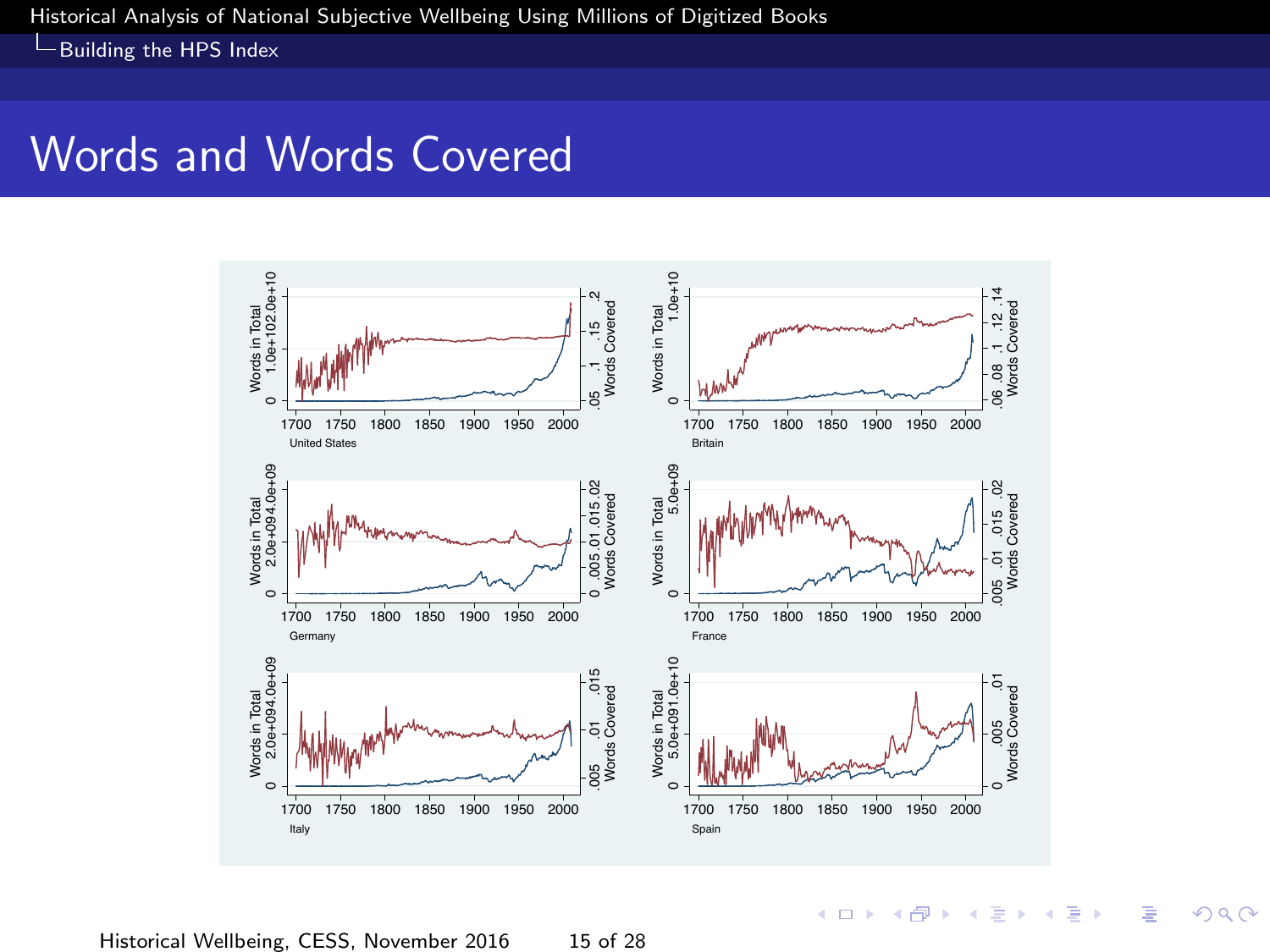<span id="page-15-0"></span>[Comparison with Survey Measures](#page-15-0)

### Valence and Aggregate Life Satisfaction.

Figure: Residual of the average Life satisfaction and of the Valence for the period 1972-2009 for France, Germany, Italy, Spain, UK. The residuals are calculated after regressing valence and life satisfaction against the country dummies.



 $(0,1)$   $(0,1)$   $(0,1)$   $(1,1)$   $(1,1)$   $(1,1)$ 

Historical Wellbeing, CESS, November 2016 16 of 28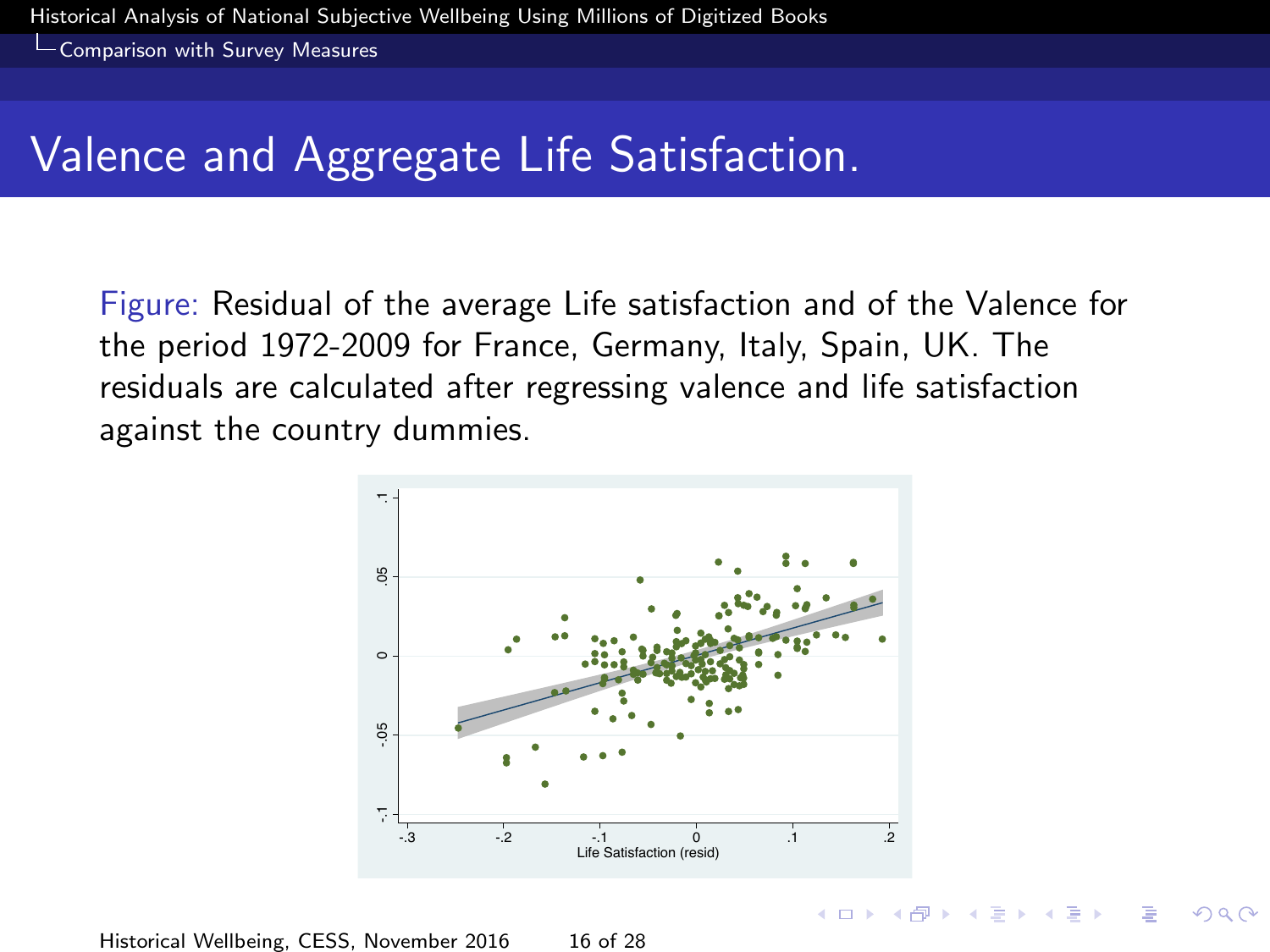<span id="page-16-0"></span>[Comparison with Survey Measures](#page-16-0)

## Valence Predicts Aggregate Life Satisfaction

Table: Average life satisfaction per country and year is the dependent variable. Coefficients are in standard deviations.

|                                |             | $\overline{2}$ | 3          | 4                    |
|--------------------------------|-------------|----------------|------------|----------------------|
|                                | Year FE     | with GDP       | until 2009 | W/O Spain and France |
|                                | $b$ /se     | $b$ /se        | $b$ /se    | $b$ /se              |
| $\overline{\mathsf{Val}}$ ence | $1.4646***$ | 1.3795***      | 1.3892***  | $2.1837***$          |
|                                | (0.3535)    | (0.3847)       | (0.2483)   | (0.3453)             |
| Log GDP                        |             | 0.1747         | 0.2186     | 0.5076               |
|                                |             | (0.3102)       | (0.2327)   | (0.3624)             |
| Country FE                     | Yes         | Yes            | Yes        | Yes                  |
| Year FE                        | Yes         | Yes            | Yes        | Yes                  |
| Words Covered                  | Yes         | Yes            | Yes        | Yes                  |
|                                |             |                |            |                      |
| r2                             | 0.903       | 0.903          | 0.904      | 0.953                |
| N                              | 119         | 119            | 163        | 78                   |
|                                |             |                |            |                      |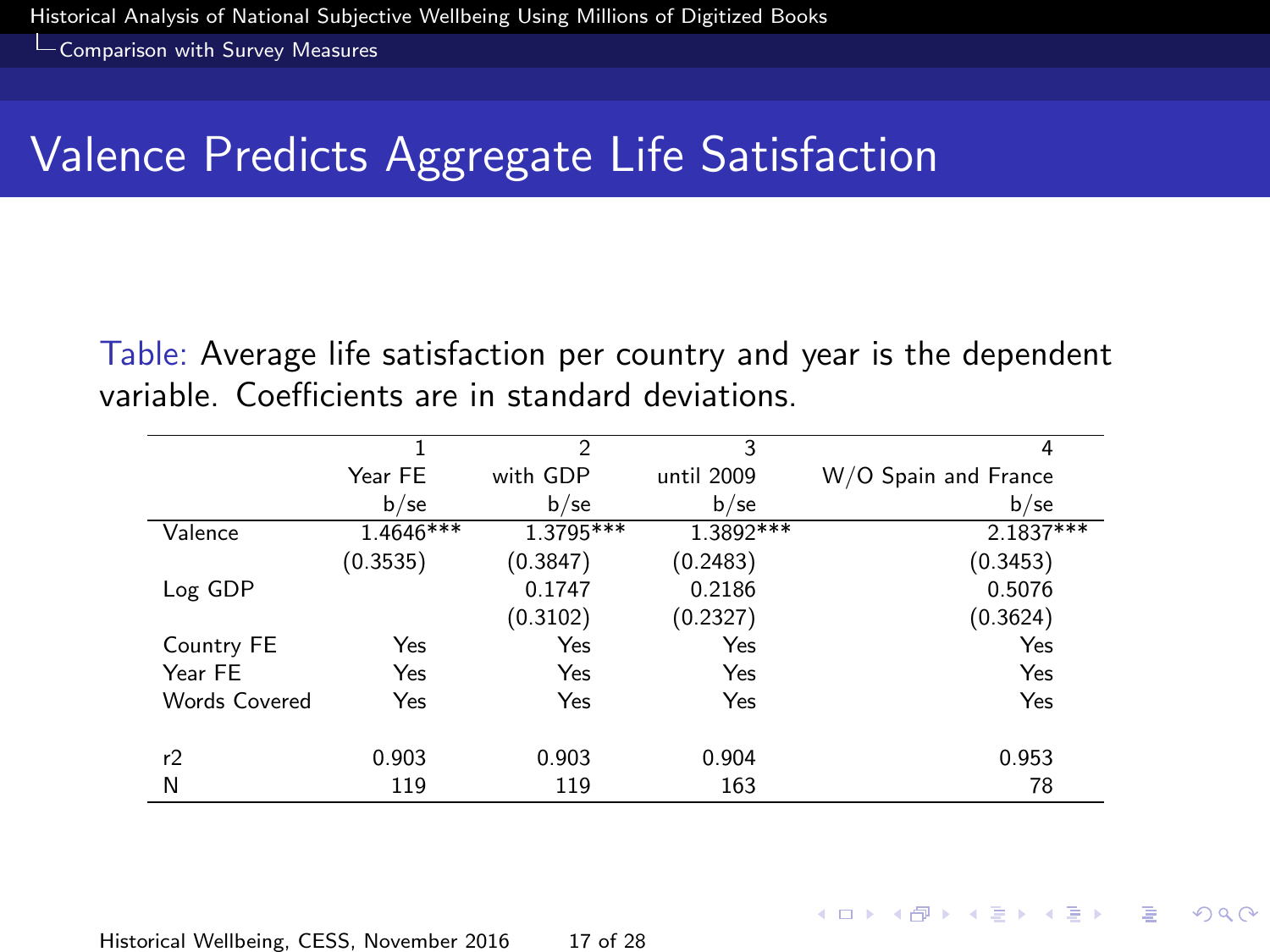<span id="page-17-0"></span>[Comparison with Survey Measures](#page-17-0)

#### How to Interpret the Index

- **Think about the book market as highly competitive (lots of** potential writers and publishers): publishers "match" books to demand.
- If could be that publishers match happy people to happy books or do sad people demand happy books?
- Given the comparison with survey measures, the former seems right.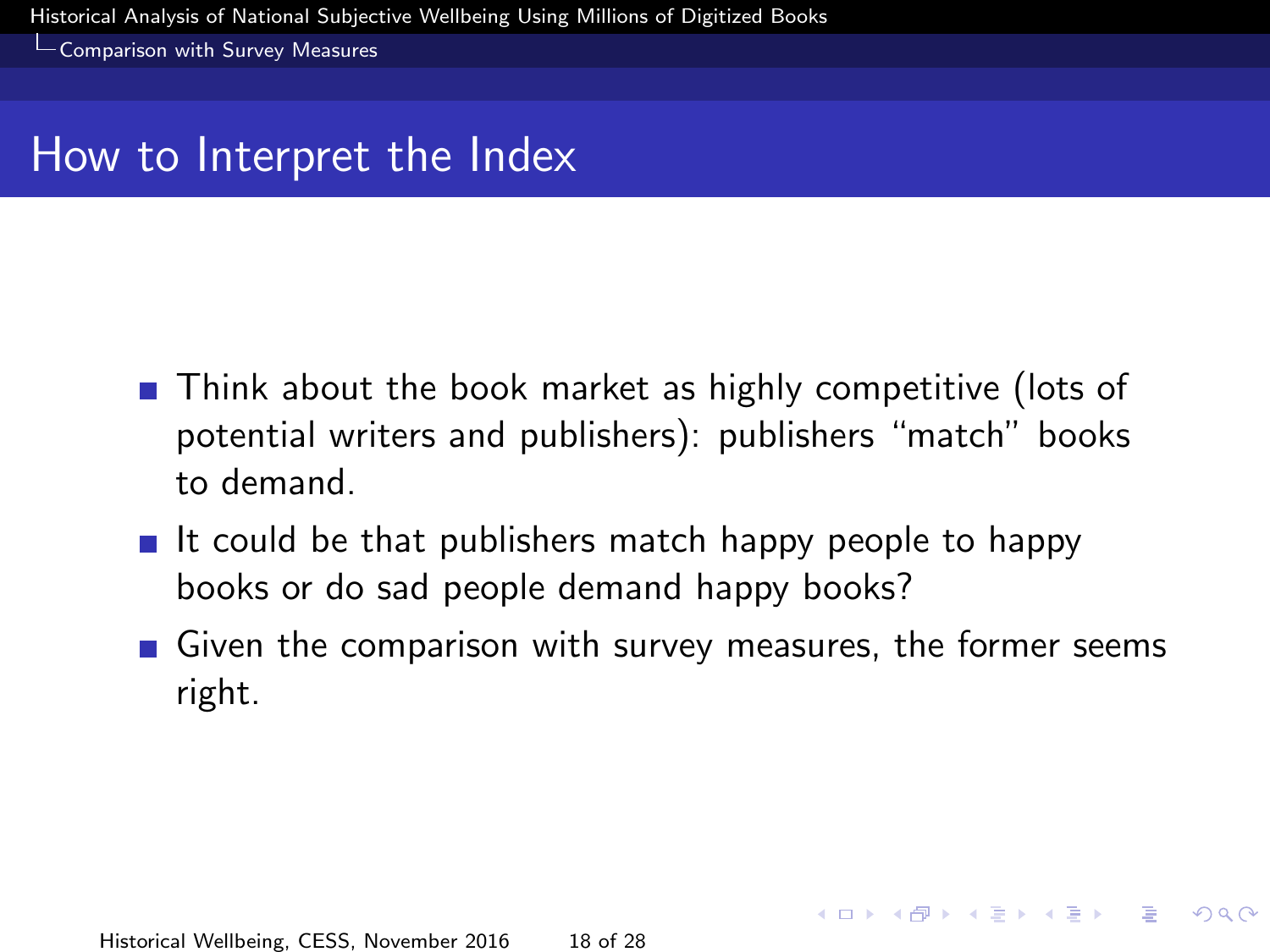# <span id="page-18-0"></span>Country Specific Factors

#### **Long-Run Biases deriving from:**

- Culture,
- **Language**,
- **Religion**,
- **Demographics (immigration, age structure).**
- We can control for these to some extent through country fixed effects.

KID KAP KE KE KE PARA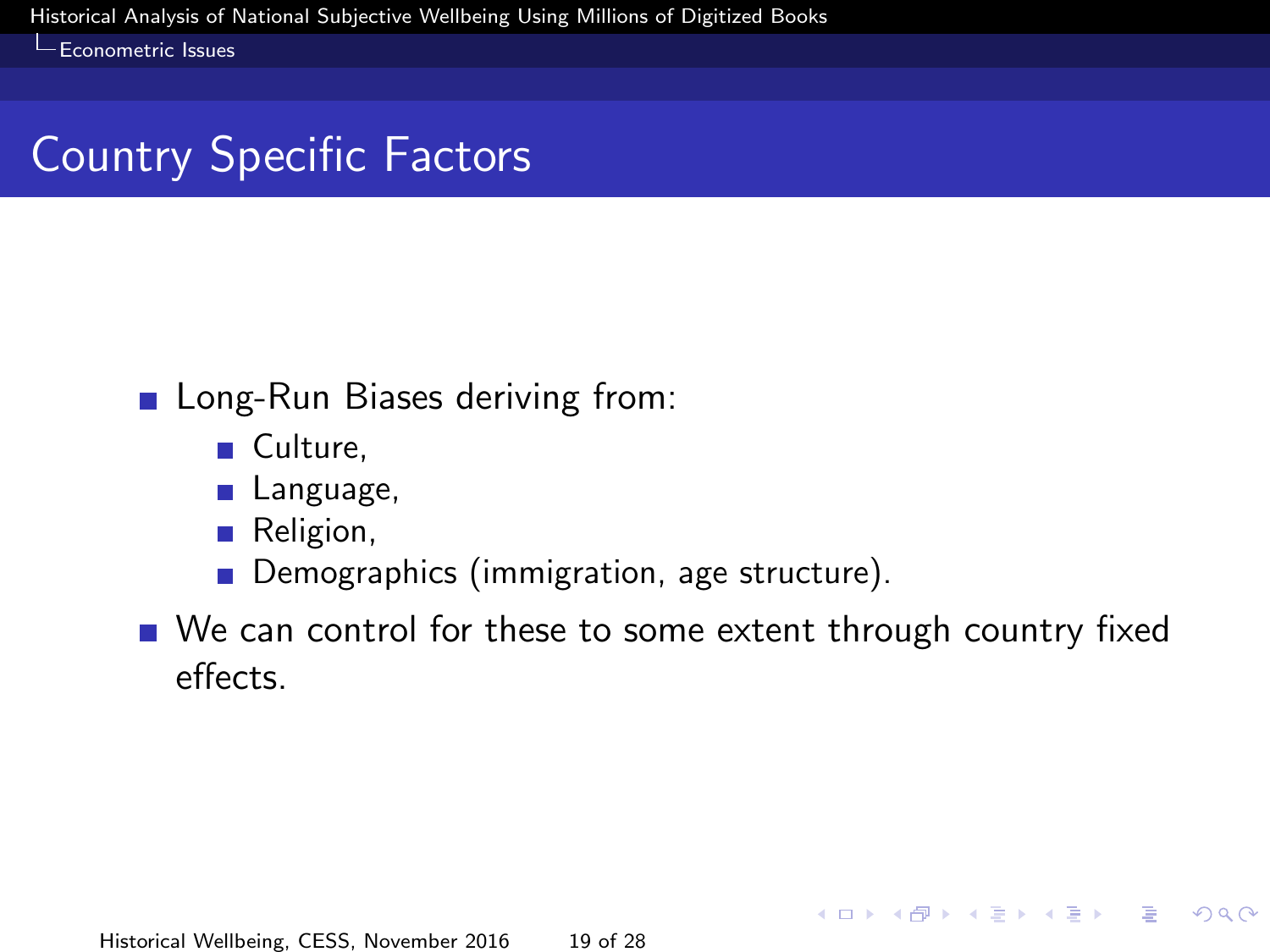# <span id="page-19-0"></span>Limitations of the Book Market

- **E** Literate people in the past were a minority (so we can use the index as an"Elite Happiness" index for the very earliest years available).
- **Figure 1** Freedom of the press (note France in WWII: we can use the index to pick up state control via cross-country comparison).

We use as controls:

- **Education.**
- **Democracy.**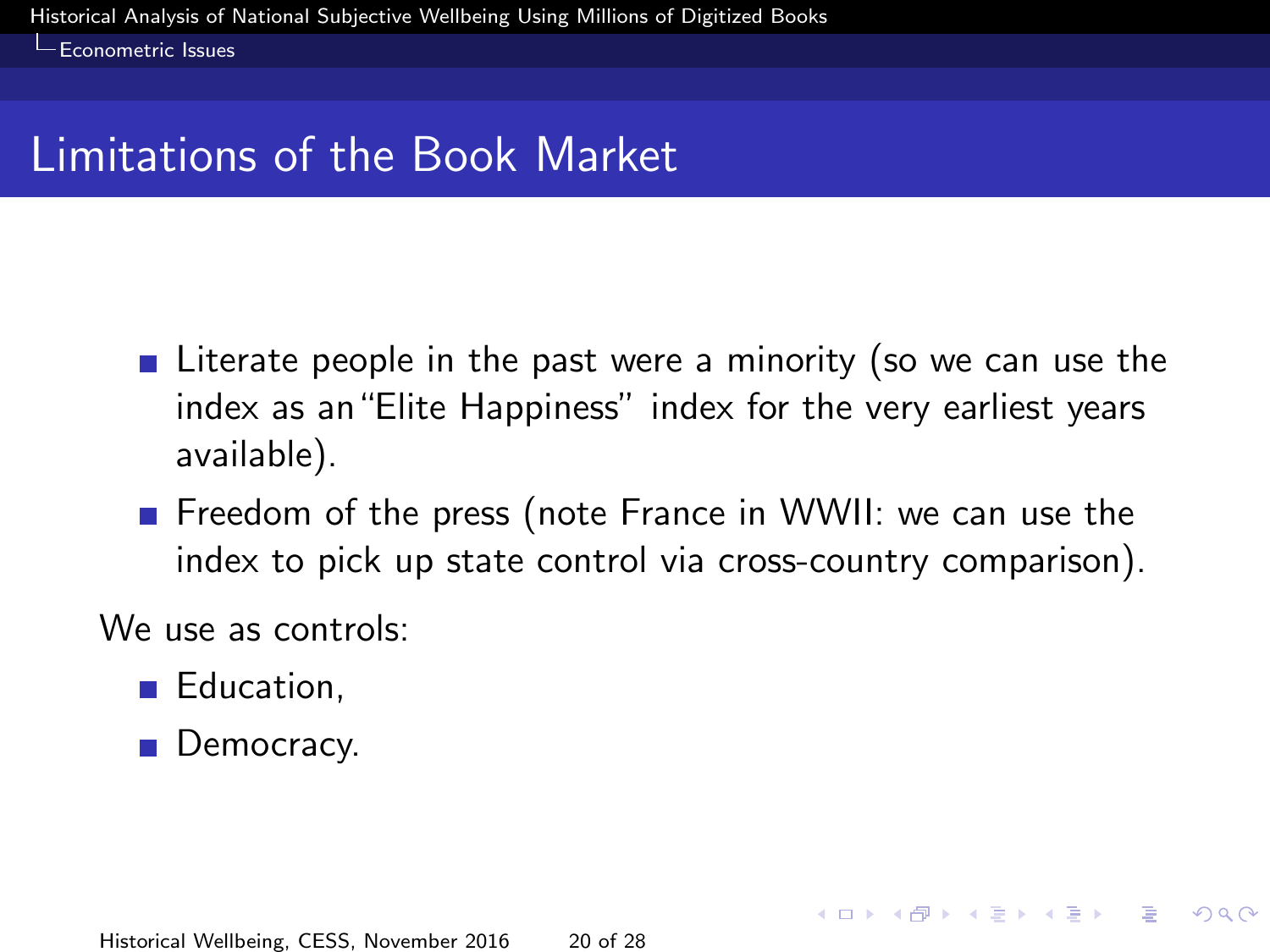### <span id="page-20-0"></span>The Evolution of Literature

- The countries we are considering are relatively similar in terms of economic development and literary evolution.
- **Example 20** Literary realism started in the first half of 1800 more or less in all countries:

**K ロ ト K 伺 ト K ヨ ト K ヨ ト ニヨ** 

- George Eliot (1819 1880) in UK;
- Mark Twain (1835 1910) in US;
- Honore de Balzac (1799 1850) in France;
- Theodor Fontaine (1819 1898) in Germany;
- Benito Perez Galdos (1843 1920) in Spain;
- Alessandro Manzoni (1785 1873) in Italy.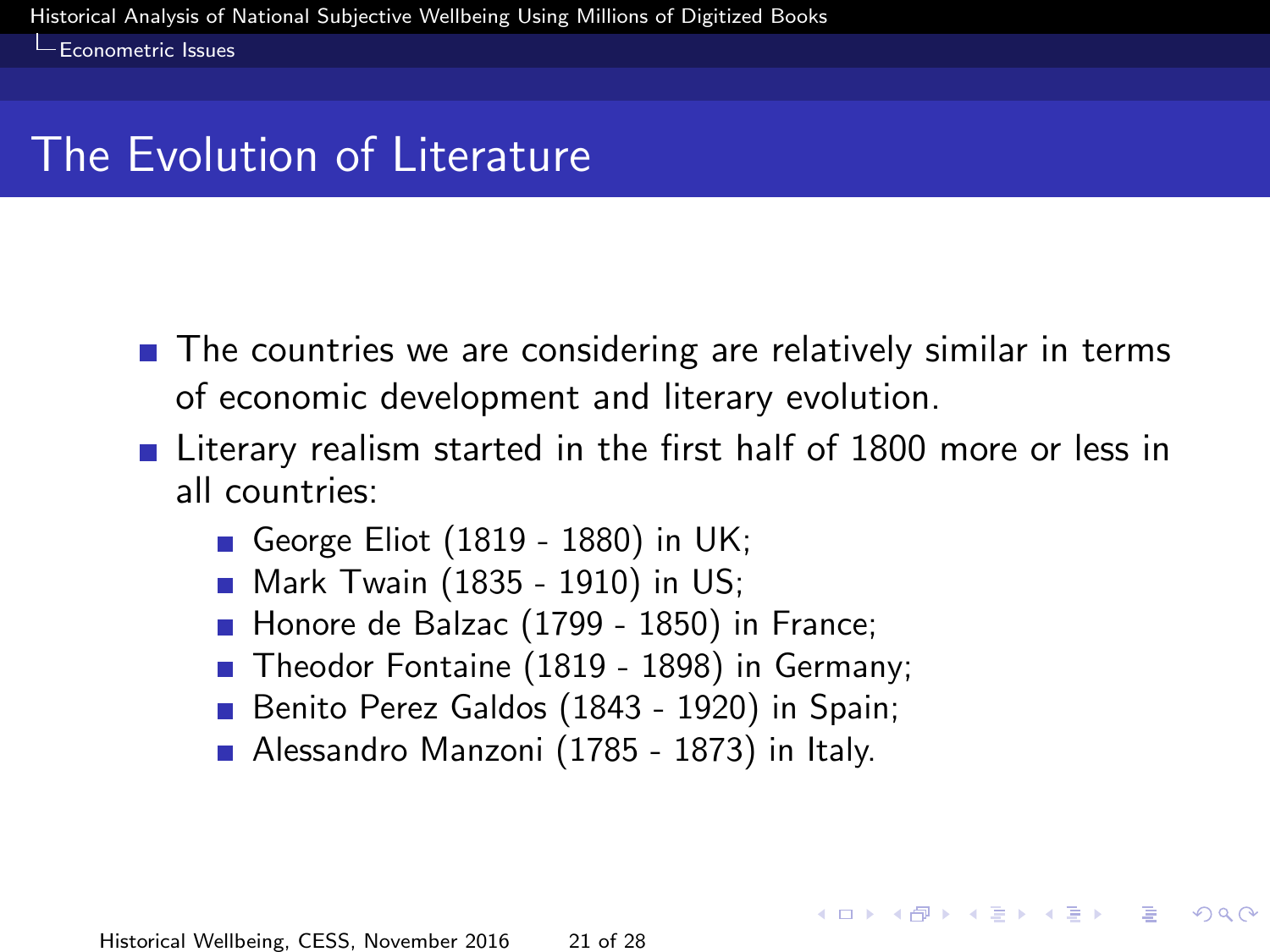#### <span id="page-21-0"></span>The Evolution of Literature

But hasn't the content of books changed over time? We assume that:

- **1** The content of books has evolved in a similar way, so controlling for year fixed effects should correct for the evolution of language.
- 2 The content of books has evolved in an a linear way (but differently across the different countries), so controlling for country-specific trends should correct for the evolution of language.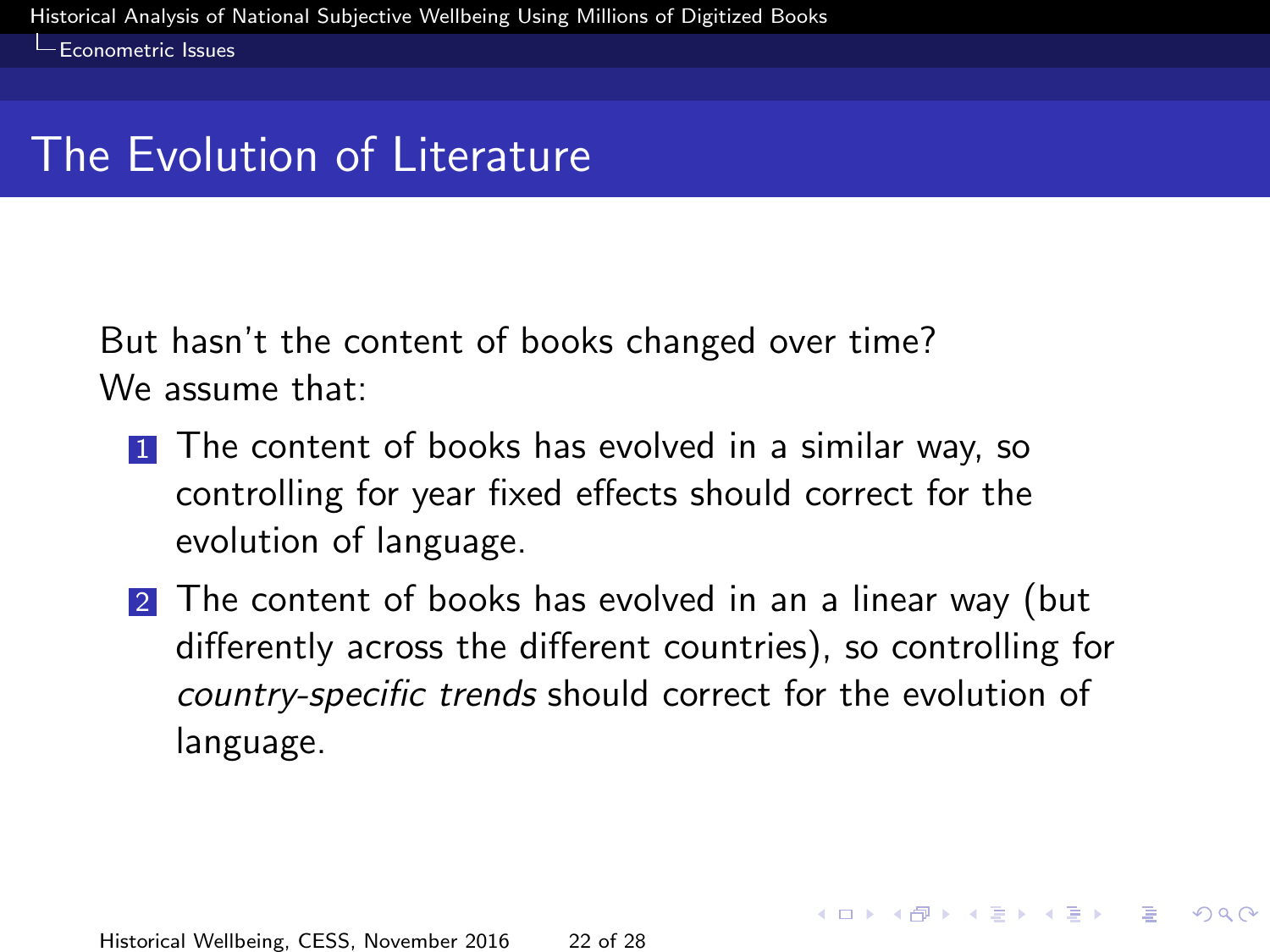<span id="page-22-0"></span> $L$ [The Index](#page-22-0)

#### The HPS Index over Time



Historical Wellbeing, CESS, November 2016 23 of 28

**K ロ ト イ 伊 ト イ ヨ** 

÷,

×  $\sim$ **B**  ă

 $2Q$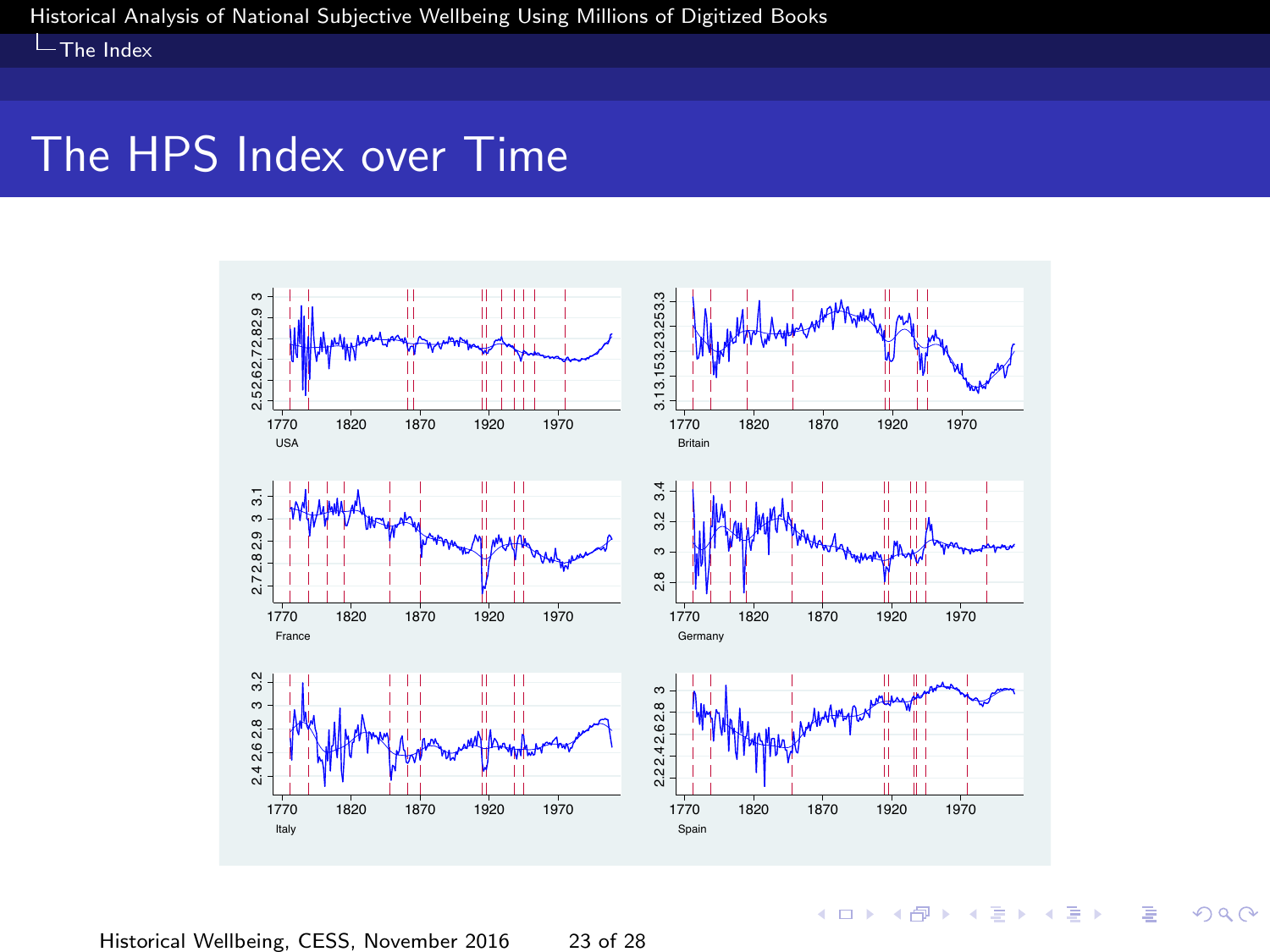<span id="page-23-0"></span>**L**[The Index](#page-23-0)

#### HP-filtered HPS Index and Life Expectancy



Historical Wellbeing, CESS, November 2016 24 of 28

**K ロ ト K 伊 ト K ミ** 

÷,

 $2Q$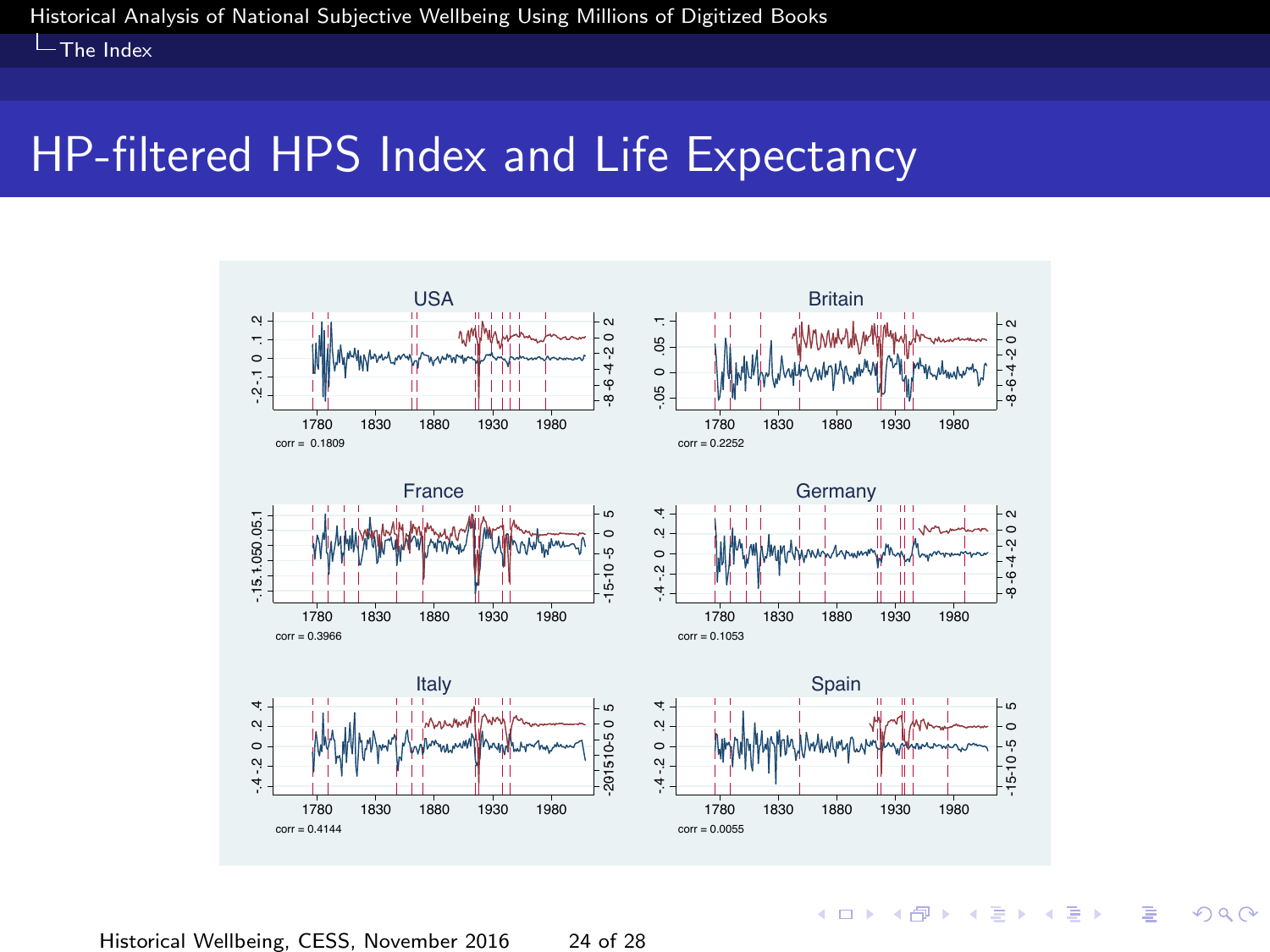#### <span id="page-24-0"></span> $L$ [The Index](#page-24-0)

# Historical Determinants of Estimated Subjective Wellbeing, with Detrended Data

|                                                | $\overline{1}$ | $\overline{\phantom{a}}$ | 3           | $\overline{4}$ |
|------------------------------------------------|----------------|--------------------------|-------------|----------------|
|                                                | Baseline       | Controls                 | Infant Mort | Conflicts      |
|                                                | $b$ /se        | $b$ /se                  | $b$ /se     | $b$ /se        |
| Life Expectancy t-1                            | $0.0057***$    | $0.0065***$              | $0.0062***$ | $0.0039***$    |
|                                                | (0.0012)       | (0.0014)                 | (0.0014)    | (0.0009)       |
| $GDP$ (log) $t-1$                              | $-0.0586$      | $-0.0657$                | $-0.0724$   | $-0.0525$      |
|                                                | (0.0378)       | (0.0437)                 | (0.0387)    | (0.0263)       |
| Infant Mortality t-1                           |                |                          | $-0.0004**$ | $-0.0002$      |
|                                                |                |                          | (0.0001)    | (0.0002)       |
| Internal Conflict <sup>-</sup> t-1             |                |                          |             | $-0.0012$      |
|                                                |                |                          |             | (0.0015)       |
| External Conflict <sup>-<math>t-1</math></sup> |                |                          |             | 0.0018         |
|                                                |                |                          |             | (0.0025)       |
| WW1 +-1                                        |                |                          |             | $-0.0746**$    |
|                                                |                |                          |             | (0.0227)       |
| WW2 +-1                                        |                |                          |             | 0.0077         |
|                                                |                |                          |             | (0.0136)       |
| Democracy                                      |                | $-0.0026**$              | $-0.0027**$ | $-0.0021**$    |
|                                                |                | (0.0010)                 | (0.0009)    | (0.0007)       |
| Education Inequality                           |                | 0.0005                   | $-0.0003$   | $-0.0000$      |
|                                                |                | (0.0010)                 | (0.0015)    | (0.0012)       |
| Words Covered                                  |                | 0.6402                   | 0.7196      | 3.1986         |
|                                                |                | (0.6591)                 | (0.7141)    | (4.0215)       |
| Country FE                                     | Yes            | Yes                      | Yes         | Yes            |
|                                                |                |                          |             |                |
| r2                                             | 0.126          | 0.166                    | 0.175       | 0.296          |
| N                                              | 765            | 648                      | 633         | 586            |

Historical Wellbeing, CESS, November 2016 25 of 28

**KORK SERVER SHOP**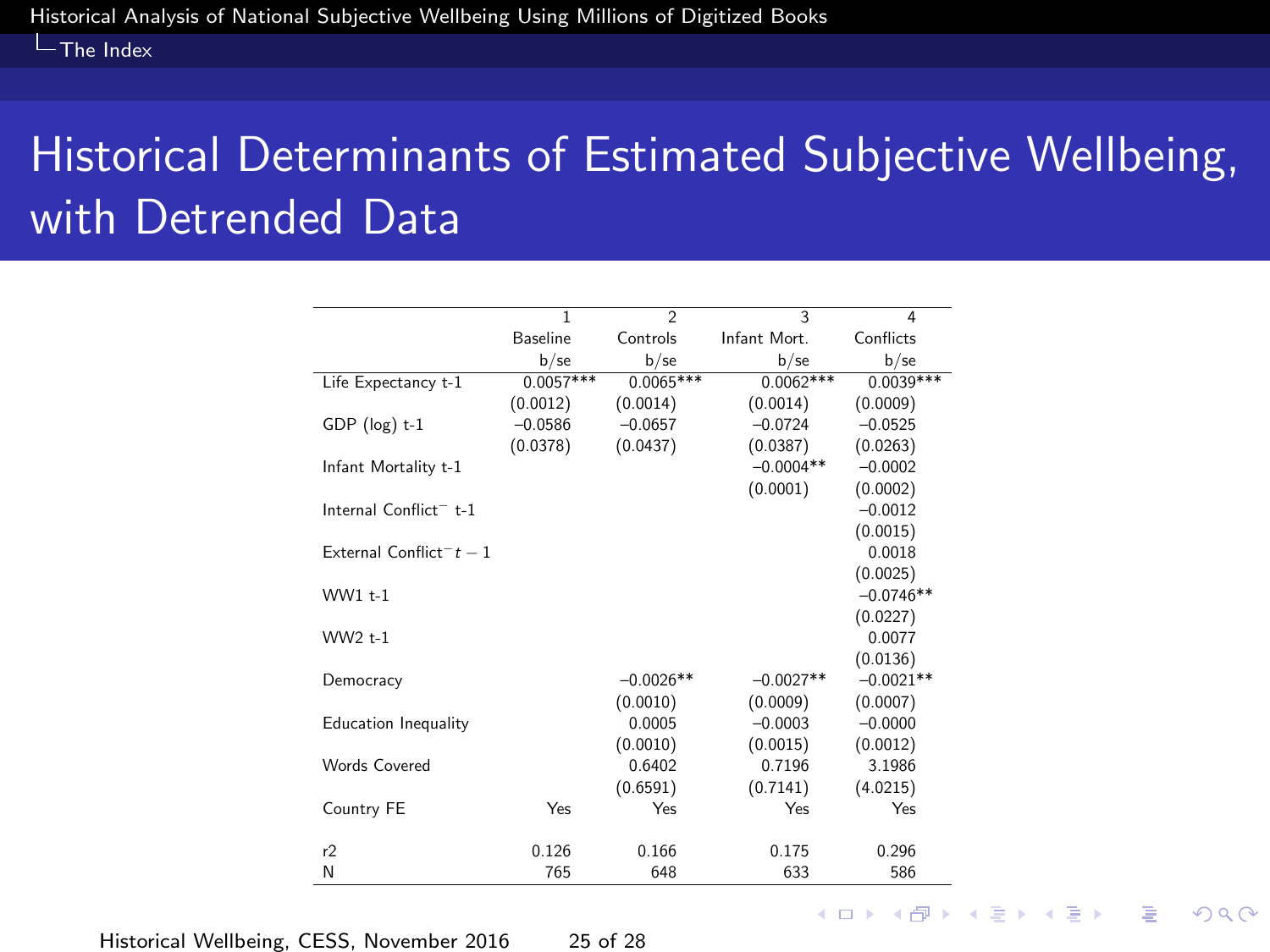<span id="page-25-0"></span> $\mathsf{\mathsf{L}}$  [Conclusions](#page-25-0)

# Summary

- Average Word Valence (the HPS index) of a language predicts country aggregate subjective wellbeing of the corresponding country well when we have both, which justifies rolling back the index.
- Average word valence positively correlates with life expectancy and child mortality: an increase of 1% life expectancy is equivalent to more than 5% increase in yearly GDP.

 $\blacksquare$  One year of internal conflict costs the equivalent of a 50% drop in GDP per year.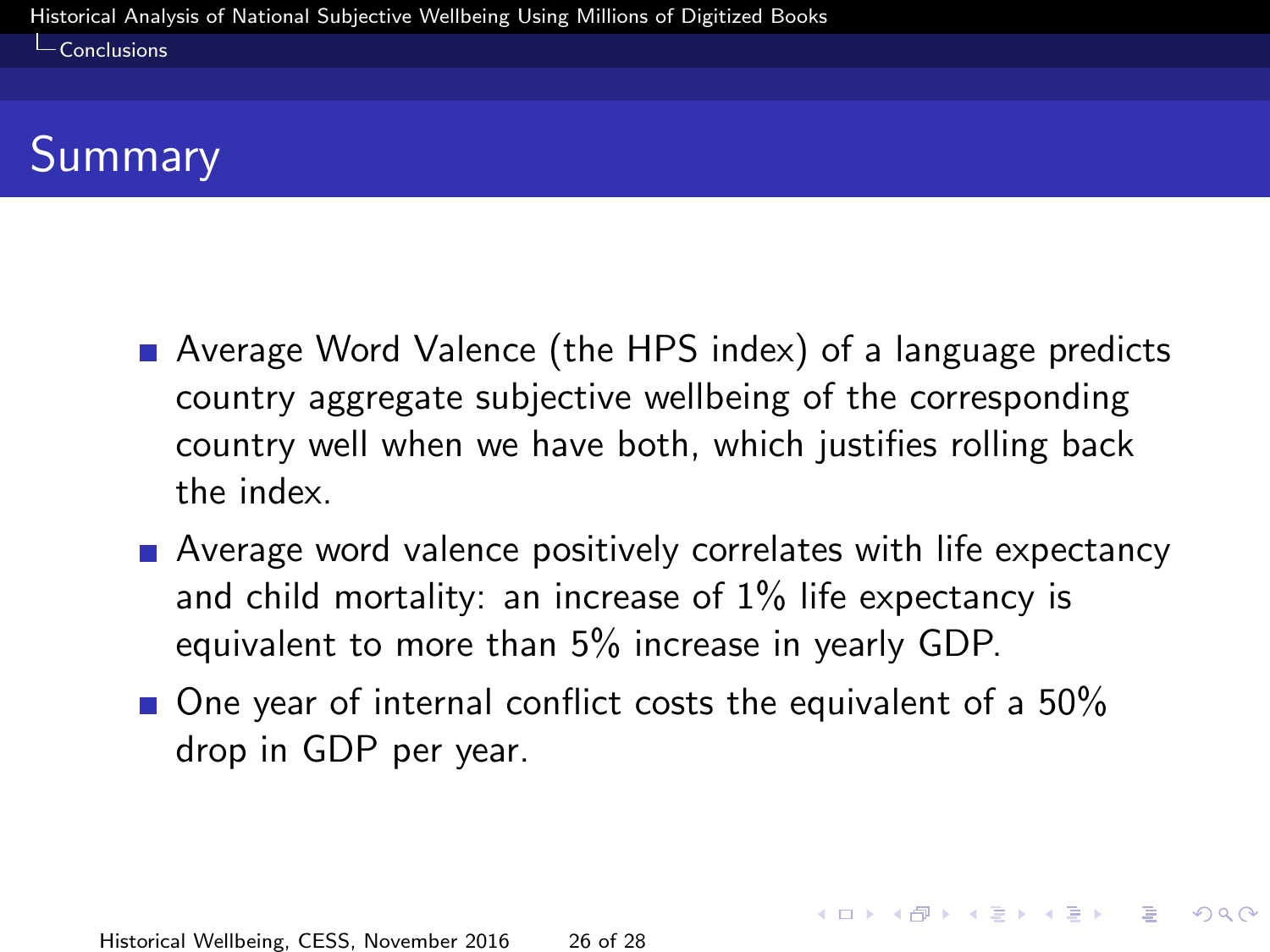#### <span id="page-26-0"></span> $\mathsf{\mathsf{L}}$  [Conclusions](#page-26-0)

# Summary

- Public debt has a short-run positive effect though this is perhaps not so surprising.
- Note the big shock events (Great Depression, World Wars) and the huge impact especially measurable in terms of the gradient of the index, but note also the rapid recoveries.
- Some caution: we have to treat the data like any macro-level time series (control for cointegration, de-trending, etc.).
- Note also that super-long-run comparisons are tricky: e.g. in terms of levels compare the 20th and 19th centuries: Aspirations? Expectations? Relative happiness?